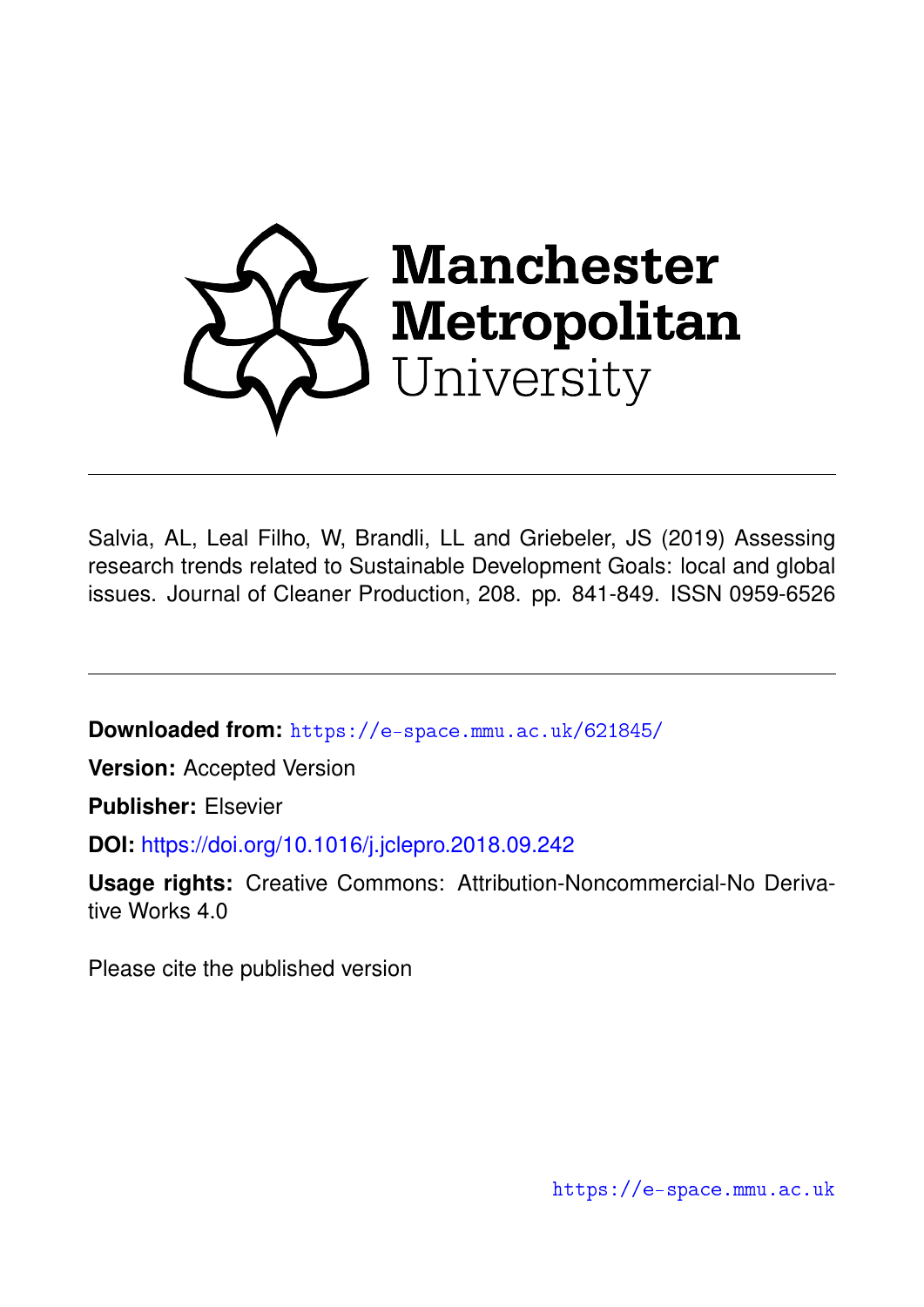# **ASSESSING RESEARCH TRENDS RELATED TO THE SUSTAINABLE DEVELOPMENT GOALS: LOCAL AND GLOBAL ISSUES Salvia AL, Leal Filho W, Brandli LL, Griebeler JS Journal of Cleaner Production 208:841-849 20 Jan 2019 https://www.sciencedirect.com/science/article/pii/S0959652618329810**

# **Abstract**

The Sustainable Development Goals agreed by the United Nations in September 2015 comprise 17 goals and 169 targets aimed at integrating matters related to sustainable development into the overall economic, environmental and social frameworks of countries. Whereas the SDGs have a global dimension, their action implementation depends on the level of priority different countries give to them, and on how sustainability issues compete with a country´s main problems. The aim of this paper was to identify the main Sustainable Development Goals approached by experts from different geographic regions, according to their experience and research area, and to discuss the relation between these goals and the main local issues and challenges of each region. The methodology starts with snowball sampling to collect information from experts from all geographic regions, through contact networks of universities in different countries. With the information about the goals researched by the participating experts, an analysis of the relation between the study focus and the geographical regions of origin was conducted. A total of 266 specialists from North America, Latin America/Caribbean, Africa, Asia, Europe and Oceania participated in the survey. Based on the sample used, it can be said that there is a relation between the local problems or challenges observed in some regions and the main areas of interest of the surveyed experts, with a general emphasis on the study of goals 4, 11 and 13. Based on the data gathered, the paper presents a set of examples of positive and negative situations in the various regions, and considers the extent to which some Sustainable Development Goals are being pursued by research on a worldwide basis.

Keywords: sustainability – Agenda 2030 – SDGs – implementation

# **1. Introduction**

The last 30 years have been marked by numerous advances in discussions on sustainable development. Greater progress has been observed in industrialised countries, but many developing countries have also realized the need to seek sustainability. The concept of sustainable development was defined by the World Commission on Environment and Development through its Brundtland report, a document entitled *Our Common Future*. According to this report, sustainable development should "meet the necessities of the present generation without harming the future generation's capacity to meet their own" (WCED, 1987).

In this context, the United Nations (UN) plays a key role because it is constantly working to assist countries to overcome current and future sustainability challenges. Through conferences, for example, it proposes agreements related to sustainable development at many levels and for the entire international community. The 2012 UN Conference on Sustainable Development (UNCSD), also known as "Rio+20", is considered an historical event since it marked the  $20<sup>th</sup>$  anniversary of the 1992 UN Conference on Environment & Development, both held in Rio de Janeiro, and the  $40<sup>th</sup>$  anniversary of the 1972 UN Stockholm Conference on the Human Environment. These events, along with many others, represent the growth of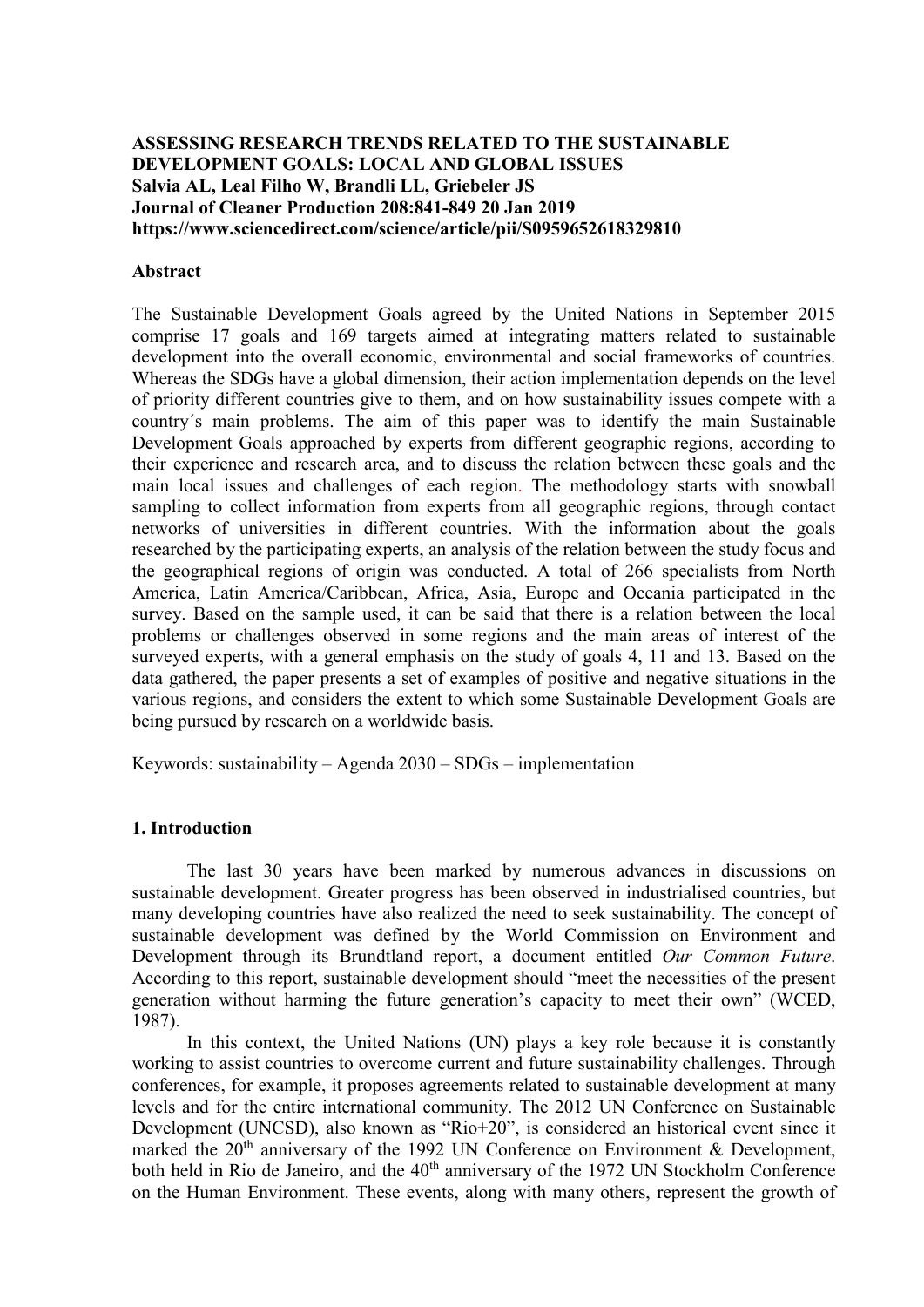international cooperation on sustainable development and help set actions to make the world a better place to live in.

In 2001, because of the Millennium Summit, also held by the UN, the Millennium Development Goals (MDGs) were approved. These goals set eight initiatives to make the world a better place to live by 2015, focusing on hunger, poverty, education, gender equality, health and the environment, being the social goals with more positive results (McArthur and Rasmussen, 2018).

However, since 2000, there remained a concentration of old problems worldwide, plus the emergence of new and more complex challenges, in relation to a wide range of issues (Orzes et al., 2017). Thus, in 2015, the Sustainable Development Goals (SDGs) were created, serving as a continuation of the MDGs, but this time with a set of goals and targets to be achieved by 2030.

The SDGs are an integral part of the 2030 Agenda, which is a formal declaration adopted by the UN members and is a global action plan to seek sustainability in all countries. The Agenda has 169 targets and various indicators for monitoring, guided by the 17 Sustainable Development Goals, managing economic, environmental and social dimensions (Dlouhá and Pospíšilová, 2018; United Nations, 2016), as shown in Table 1. The goals are regarded as the most salient points for understanding and achieving environmental and human development ambitions up to 2030. Research related to them has begun to emerge in several disciplines in the academic world (Bebbington and Unerman, 2018).

| 1  | No poverty                                 | End poverty in all its forms everywhere                                                                                                                                                        |
|----|--------------------------------------------|------------------------------------------------------------------------------------------------------------------------------------------------------------------------------------------------|
| 2  | Zero hunger                                | End hunger achieve food security and improved nutrition and promote<br>sustainable agriculture                                                                                                 |
| 3  | Good health and well-being                 | Ensure healthy lives and promote well-being for all at all ages                                                                                                                                |
| 4  | Quality education                          | Ensure inclusive and equitable quality education and promote lifelong<br>learning opportunities for all                                                                                        |
| 5  | Gender equality                            | Achieve gender equality and empower all women and girls                                                                                                                                        |
| 6  | Clean water and sanitation                 | Ensure availability and sustainable management of water and sanitation<br>for all                                                                                                              |
| 7  | Affordable and clean energy                | Ensure access to affordable, reliable, sustainable and modern energy for<br>all                                                                                                                |
| 8  | Decent work and economic<br>growth         | Promote sustained, inclusive and sustainable economic growth, full and<br>productive employment and decent work for all                                                                        |
| 9  | Industry, Innovation and<br>Infrastructure | Build resilient infrastructure, promote inclusive and<br>sustainable<br>industrialization and foster innovation                                                                                |
| 10 | Reduced inequalities                       | Reduce inequality within and among countries                                                                                                                                                   |
| 11 | Sustainable cities and<br>communities      | Make cities and human settlements inclusive, safe, resilient and<br>sustainable                                                                                                                |
| 12 | Responsible consumption and<br>production  | Ensure sustainable consumption and production patterns                                                                                                                                         |
| 13 | Climate action                             | Take urgent action to combat climate change and its impacts                                                                                                                                    |
| 14 | Life below water                           | Conserve and sustainably use the oceans, seas and marine resources for<br>sustainable development                                                                                              |
| 15 | Life on land                               | Protect, restore and promote sustainable use of terrestrial ecosystems,<br>sustainably manage forests, combat desertification, halt and reverse land<br>degradation and halt biodiversity loss |
| 16 | Peace, justice and strong<br>institutions  | Promote peaceful and inclusive societies for sustainable development,<br>provide access to justice for all and build effective, accountable and<br>inclusive institutions at all levels        |

Table 1 – The 17 Sustainable Development Goals and their description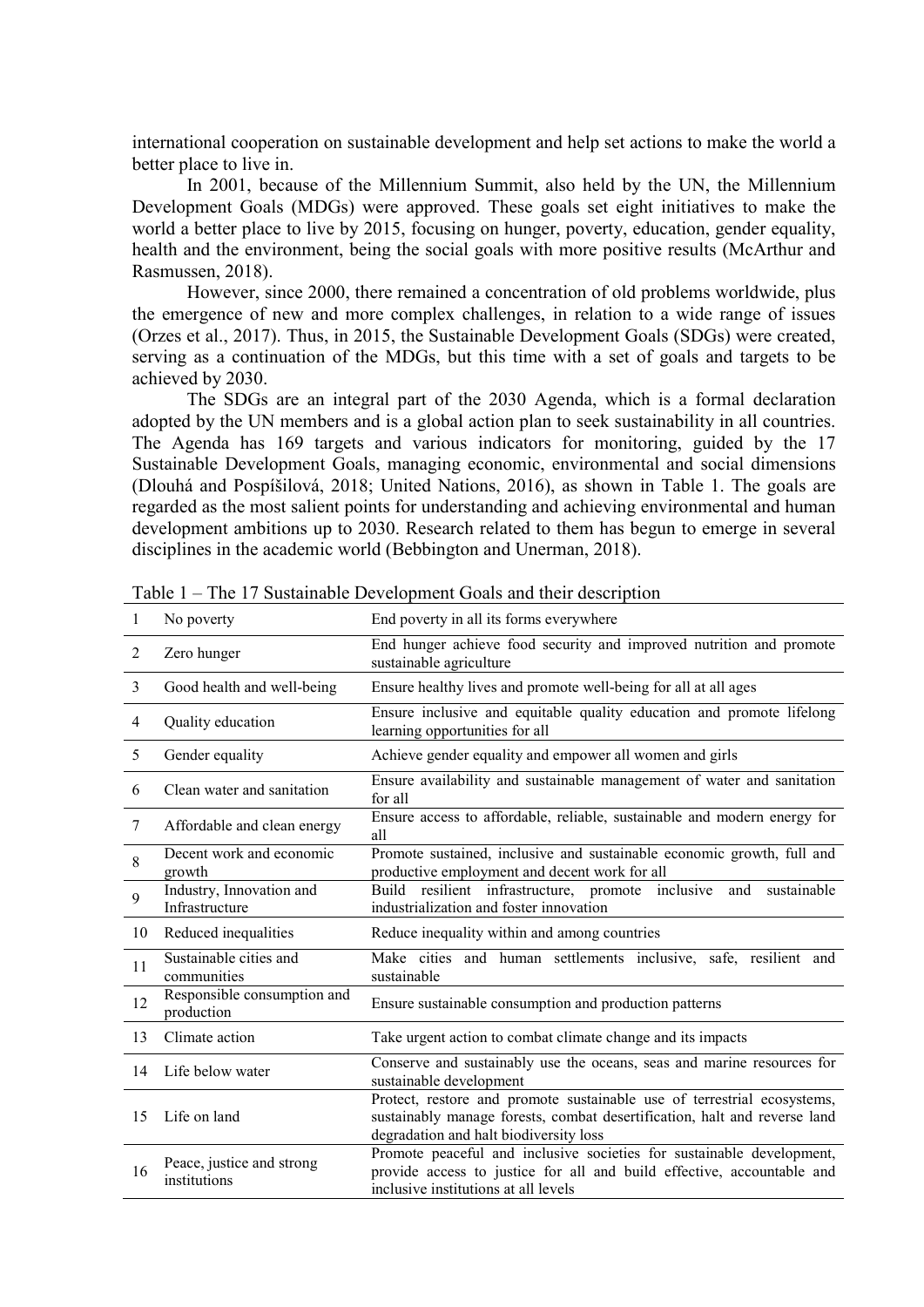|  | 17 Partnerships for the goals |  |  | Strengthen the means of implementation and revitalize the global |  |  |
|--|-------------------------------|--|--|------------------------------------------------------------------|--|--|
|  |                               |  |  | partnership for sustainable development                          |  |  |

Research, innovation and sustainable education are important mechanisms to achieve the Sustainable Development Goals. Such actions can only be done through substantial investment, both public and private. Indeed, a multi-stakeholder approach – involving academia, the national, regional and local governments, private sector, civil society, international organizations - will be fundamental to the practical application of the research's results.

Considering the situation, incentives for research on sustainability are even more important, allowing the preservation of the physical environment, economic efficiency and social equity, and represents a stage of the alliance between sustainable development and existing policies in order to achieve the SDGs (Leal Filho et al., 2018a).

According to Leal Filho et al. (2018a), the SDGs are an opportunity to encourage sustainability research, since the progress which has been made so far did not prevent humanity from exceeding its limits and natural resources. The authors emphasize the importance of interdisciplinary and transdisciplinary character of sustainability research, and the development of sustainable research at the local level to properly understand the impacts of local decisions on a broader scale.

Although the Sustainable Development Goals have a global approach, the actions taken are local and tend to depend on how far the countries are from achieving these goals. Besides that, the degree of development and commitment to sustainability of each country affects its internal interests and actions. Therefore, the aim of this paper is to identify the main SDGs addressed by experts from different geographical regions, according to their experience and research area, and to discuss the relation between these SDGs and the main local issues and challenges in each region.

After a few years into the SDGs, there are numerous studies about indicators used to measure them, how to monitor progress and evaluate performance in different regions and about the importance of teaching and researching for sustainable development (Annan-Diab and Molinari, 2017; Dlouhá and Pospíšilová, 2018; Galli et al., 2018; Hák et al., 2016; Muff et al., 2017; Storey et al, 2017; Sustainable Development Solutions Network, 2015; United Nations, 2017a; World Bank, 2017a). However, there are very few publications focusing on the extent to which the SDGs are being reached worldwide and the challenges seen across geographical regions, which justifies the development of this research and its contribution to theory (Whetten, 1989).

Since theory is a reflection of a system of knowledge production (Suddaby, 2014), this paper also intends to contribute to theory by identifying how much attention experts around the world are giving to the SDGs and listing emerging issues related to the challenges in each region.

### **1.1 Global and Regional Issues regarding Sustainable Development Goals**

Many sustainability frameworks at national level has been developed in recent years to better manage a country's sustainability (Muff et al., 2017). They have been developed by different organizations, such as the United Nations (United Nations, 2016; United Nations, 2017a), OECD (2018), RobecoSAM (2018) and SDG Index (Sachs et al., 2017) and show the increasing importance of the issues and challenges addressed.

Likewise, many universities have been able to systematise the work they perform, by means of sustainability policies (Leal Filho et al., 2018b). Aligned with this and the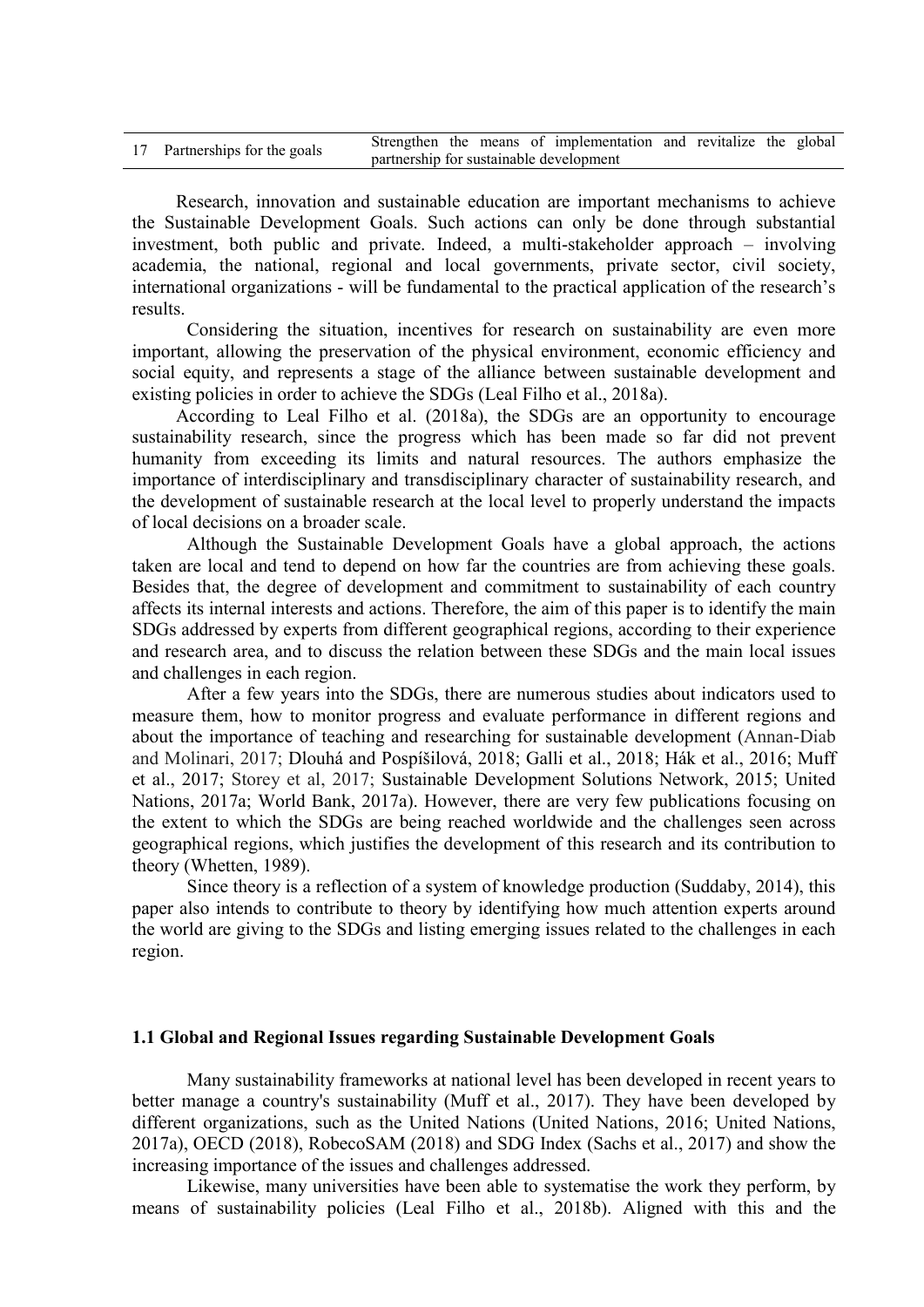implementation of the 2030 Agenda for Sustainable Development, there is a framework of indicators and statistical data to monitor progress, inform policy and ensure accountability by all stakeholders. A global indicator framework was adopted by the General Assembly on 6th July 2017 and is contained in the Resolution adopted by the General Assembly on the Work of the Statistical Commission pertaining the 2030 Agenda for Sustainable Development. Two reports were recently published highlighting both gains and challenges as the international community moves towards full realization of the ambitions and principles espoused in the 2030 Agenda (United Nations, 2017a, 2017b).

The approach used to monitor the goals and their achievements has also been published in other reports, some related to countries´ performances (Sachs et al., 2017), whereas others are related to continents or regions performances (OECD, 2017; World Bank, 2017a).

North America, with population of 491 million people and Gross domestic product (GDP) of approximately US\$ 22.2 Trillion (World Bank, 2017b), faces major challenges on sustainable consumption and production (SDG12), climate change (SDG13) and ecosystem conservation (SDG15). In the United States, agricultural systems are unsustainable, and rates of obesity are high, triggering malnutrition. US also experiences challenges in achieving the SDG 17 because of their insufficient financial contributions towards international development cooperation, banking secrecy, or unfair tax competition (Sachs et al., 2017). Canada is a country with good situation in health and well-being, education and affordable and clean energy. Its challenges are in SDGs 12, 13 and 15 (BCCIC, 2017; Sachs et al., 2017). In this continent, Mexico has a differentiated performance, facing major challenges in achieving goals related to hunger, education, affordable and clean energy, work and economic growth, infrastructure, sustainable cities, reduced inequalities, life on land and justice and strong institutions (Sachs et al., 2017).

With 1.2 billion people and GDP of US\$ 2.2 Trillion (International Monetary Fund, 2017; World Bank, 2017b) the African Continent presents different SDGs' performances across the various regions. For instance, North Africa encounters challenges in achieving food security, sustainable agriculture and sustainable water management. There are also challenges in achieving gender equality in some countries. Elsewhere, many countries experience high rates of unemployment, challenges in decarbonizing their energy systems to fight climate change and in conserving marine and terrestrial ecosystems. Poor performance across the full range of SDGs owing to instability and conflict is noticed in some regions in Africa, which also relates to SDG16 (Sachs et al., 2017). The Sub-Saharan Africa is one of the world's poorest regions and faces nearly across-the-board challenges in meeting the SDGs. Large challenges remain in ending extreme poverty and hunger, health, education, and access to basic infrastructure (SDGs 6 - 9), while noting the tremendous progress that was made in many of these areas under the Millennium Development Goals. The other SDGs also highlight the need for urgent action for this region, such as sustainable urban development and reducing inequality. Similarly, significant challenges remain on SDG16, including peace, security and institutions (Sachs et al., 2017). According to Nicolai et al. (2016a) only SDG 17 and SDG 8 will be close to meeting their target in 2030. Most targets (SDGs 1-7, 9, 10 and 15) are moving in the right direction, but progress needs to be hastened considerably to meet the goals. Finally, present trends for targets of five goals – on cities, oceans, waste, climate change, and peace - suggest that these outcomes are getting worse.

Despite the differences among countries in Asia, which has population of 4.5 billion people and GDP of US\$ 28.2 trillion (World Bank, 2017b), it can be said this region has been making good progress in providing social services and access to basic infrastructure, reducing poverty, improving water and sanitation and energy access. Some significant shortfalls are still observed, so these goals must keep receiving investments to guarantee the targets are met.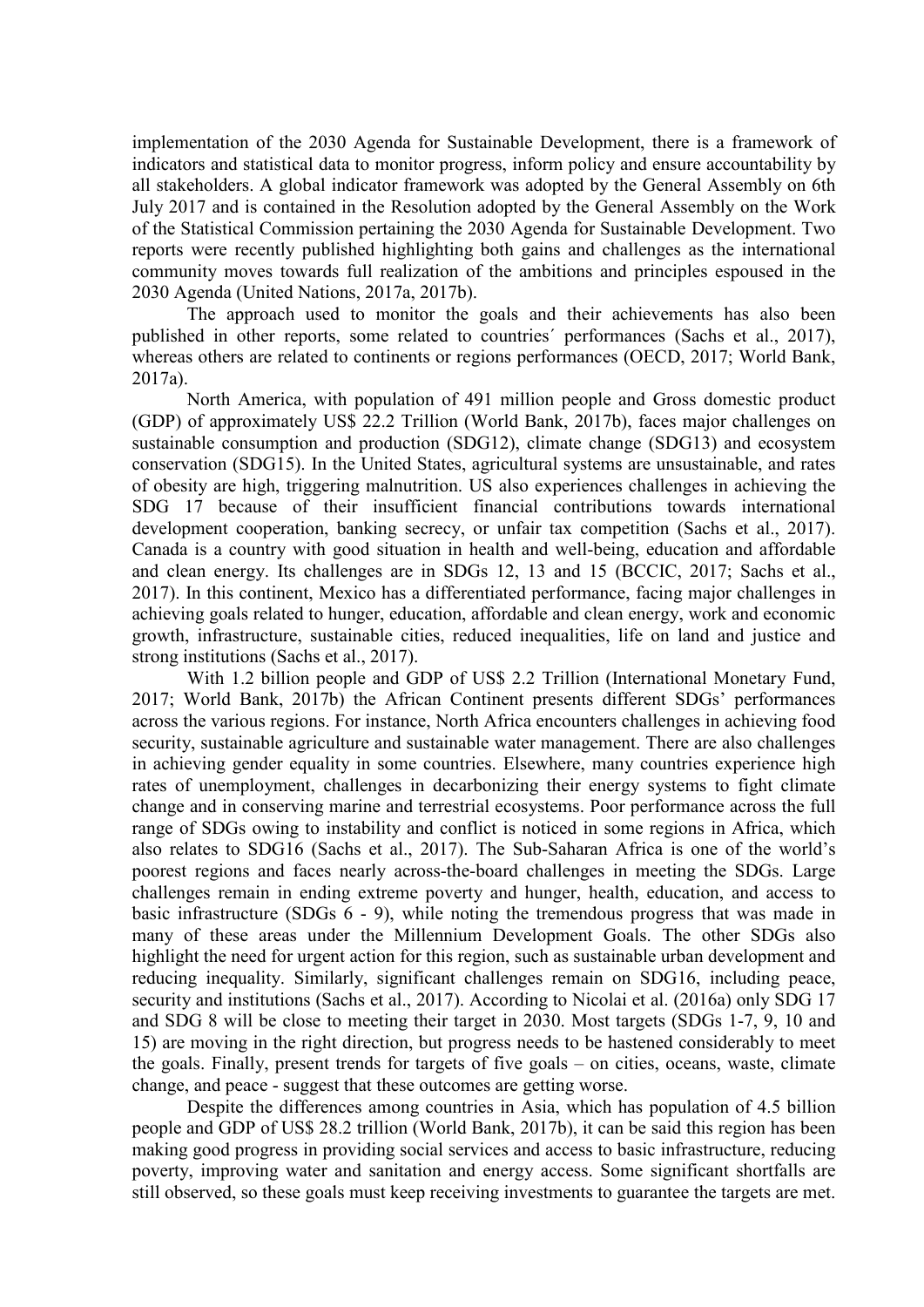Many challenges are observed in environmental sustainability (SDGs 11, 12, 13 and 14), so these goals should receive a reversal in current trajectories (Nicolai et al., 2016b). The same can be said about goals related to improved nutrition, sustainable agriculture, hunger and health and in an even more worrying situation are goals on education, gender inequality and insecurity (Sachs et al., 2017).

According to a recent monitoring report on progress towards the goals (European Union, 2017), Europe has been making significant progress in improving energy productivity, reducing consumption and increasing the share of renewable sources in their matrix, in resource productivity, waste generation and treatment and  $CO<sub>2</sub>$  emissions, in health determinants and life expectancy at birth, in quality of life and reduced environmental impacts and in management of forest areas and water quality, although reports on different indicators conclude that the status of ecosystems and biodiversity in Europe has not sufficiently improved. On the other hand, other SDGs had moderate progress, such as those related to inequality in income distribution among countries, decrease in number of people at risk of poverty or social exclusion, increased ammonia emissions from agriculture, differences in the participation of women and men in the labour market and unemployment rate. This region has population of 742 million and GDP of US\$ 20.2 billion (World Bank, 2017b).

According to Sachs et al. (2017), when it comes to Latin America and the Caribbean – with population of 516 million and GDP of approximately US\$ 5 trillion (World Bank, 2017b) – insecurity and violence are major challenges, as well as improvements in the health system, education and poor nutrition. The environmental aspects also present challenges for these regions (SDGs 12, 13, 14 and 15), and improvements need to be made in order to meet goals related to innovation and employment outcomes. Although Sachs et al. (2017) consider inequality a critical challenge, results presented by Nicolai et al. (2016c) show this SDG has made considerable progress over the past two decades, probably because inequality had been so extreme in some regions. Actions to end poverty and improve energy access in Latin America/Caribbean also represent positive efforts (Nicolai et al., 2016c).

As reported by Sachs et al. (2017), countries from Oceania have similar patterns of SDG achievement. This region, with population of 40 million people and GDP of US\$ 1.5 trillion (International Monetary Fund, 2017; World Bank, 2017b), presents good results in combating poverty, health and aspects of sustainable city, such as small amount of emissions and improved water source. Other SDGs have increased distance from targeted achievement, including obesity and sustainable agriculture, E-waste and emissions,  $CO<sub>2</sub>$  emissions, Ocean Health Index, overexploitation, and changes in forest areas.

#### **1.2 The role of science in the implementation of the SDGs**

The 2030 Agenda has global coverage, so it is essential to take action everywhere. The SDGs also need to be pursued in parallel, to yield the expected benefits. The success of the SDGs is directly related to the strengthened collaboration of its actors. In this sense, the scientific community helps in the translation of the global goals into practical national and local levels agendas.

Agenda 21 formalized nine sectors of society, called Major Groups, with the aim of a broad participation with UN sustainable development activities. Twenty years later, the Rio+20 Conference reaffirmed their importance and invited other collaborators to participate of the discussions concerning sustainable development (United Nations, 2018).

On September 2013, a UN Secretary-General announced, for the first time, the creation of the Scientific Advisory Board to bring together leading scientists "in an effort to influence and shape orientations at the multilateral level to advance sustainable development and poverty eradication worldwide" (UNESCO, 2017).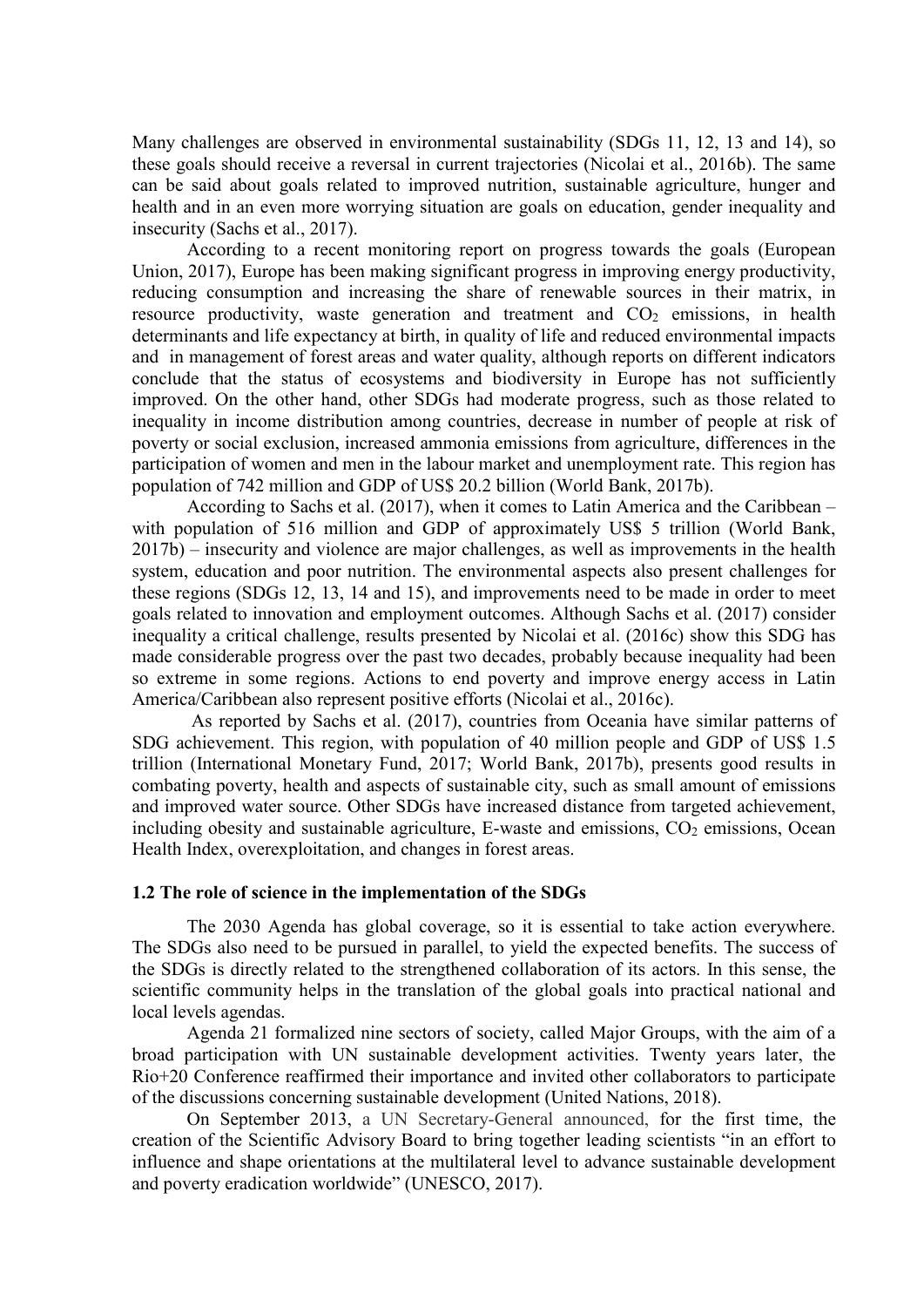According to some authors, research is a favorable path to promote sustainability. Peter Strohschneider defends the view that "as a knowledge society, we necessarily rely on scientific research when we try to chart the course towards a sustainable future" (Schmalzbauer and Visbeck, 2016). Soini et al. (2018) also mentioned that academic research is typically motivated by a researcher's interest in increasing the academic knowledge of a given phenomenon, as the field of sustainability science at universities, for example.

Sustainability research should use a transformative approach because it is multidisciplinary, so it brings together different disciplines to solve society problems. Therefore, universities worldwide are experiencing a growing trend to respond to the need for sustainability and a number of knowledge gaps (Décamps et al., 2017; ICSU, 2017; Soini et al., 2018).

Member states of the 2030 Agenda stated that the development of policies for its implementation should be evidence-based grounded on a scientifically sound and consistent approach (Schmalzbauer and Visbeck, 2016). In this sense, science advice can support the findings of effective solutions from multifaceted challenges and direct the next steps. One of the reasons is that besides the present conditions, science also contributes to project and model future scenarios.

Networks between scientific and non-scientific stakeholders ensure the flow of information providing conditions to share technologies and knowledge, as well as open space for innovation, and catalyze local change (Dlouhá et al., 2017). In this way, science and research offer a start point for policy-makers to set priorities and initiate their action (ICSU, 2017).

## **2. Methodology**

The first step of this paper was to conduct a survey on the Sustainable Development Goals, gathering information from experts from different countries. To do so, the snowball sampling method was used, in which a group of individuals was chosen to compose the sample, and, in the sequence, these individuals could suggest others to participate in the survey. This builds on previous studies which have analysed the ways countries pursue the SDGs (Cameron et al., 2016), the overall role of sustainability sciences in the implementation of the SDGs (e.g. Saito et al., 2017) or the role of sustainability indicators (Lehtonen, Sébastien, Bauler 2016).

According to Noy (2008) snowball sampling is arguably the most widely employed method of sampling in qualitative research in various disciplines across the social sciences. The initial contact was made with networks of contacts with universities from different countries, from all continents, requesting the following information: name, organisation, position, country and which Sustainable Development Goals represent their area of expertise and research. These initial contacts also forwarded the research invitation to their contacts; thus, there was no control of how many people received the invitation to send the information. The data collection was performed during a month, from  $22<sup>nd</sup>$  March to  $30<sup>th</sup>$  April 2017.

Along with this survey, the experts were invited by the Inter-University Sustainable Development Research Programme - IUSDRP [\(https://www.haw-hamburg.de/en/ftz](https://www.haw-hamburg.de/en/ftz-nk/programmes/iusdrp.html)[nk/programmes/iusdrp.html\)](https://www.haw-hamburg.de/en/ftz-nk/programmes/iusdrp.html) to become members of the recently set-up "Working Group on the Sustainable Development Goals". The group members have the purpose of working together in writing research proposals, publication of join scientific work in peer-reviewed journals, and in the organization/execution of specialist events focusing on the SDGs.

Further, based on the results of the first stage, an analysis of the information received from all experts was conducted. This analysis focused on: a) verifying research trends of each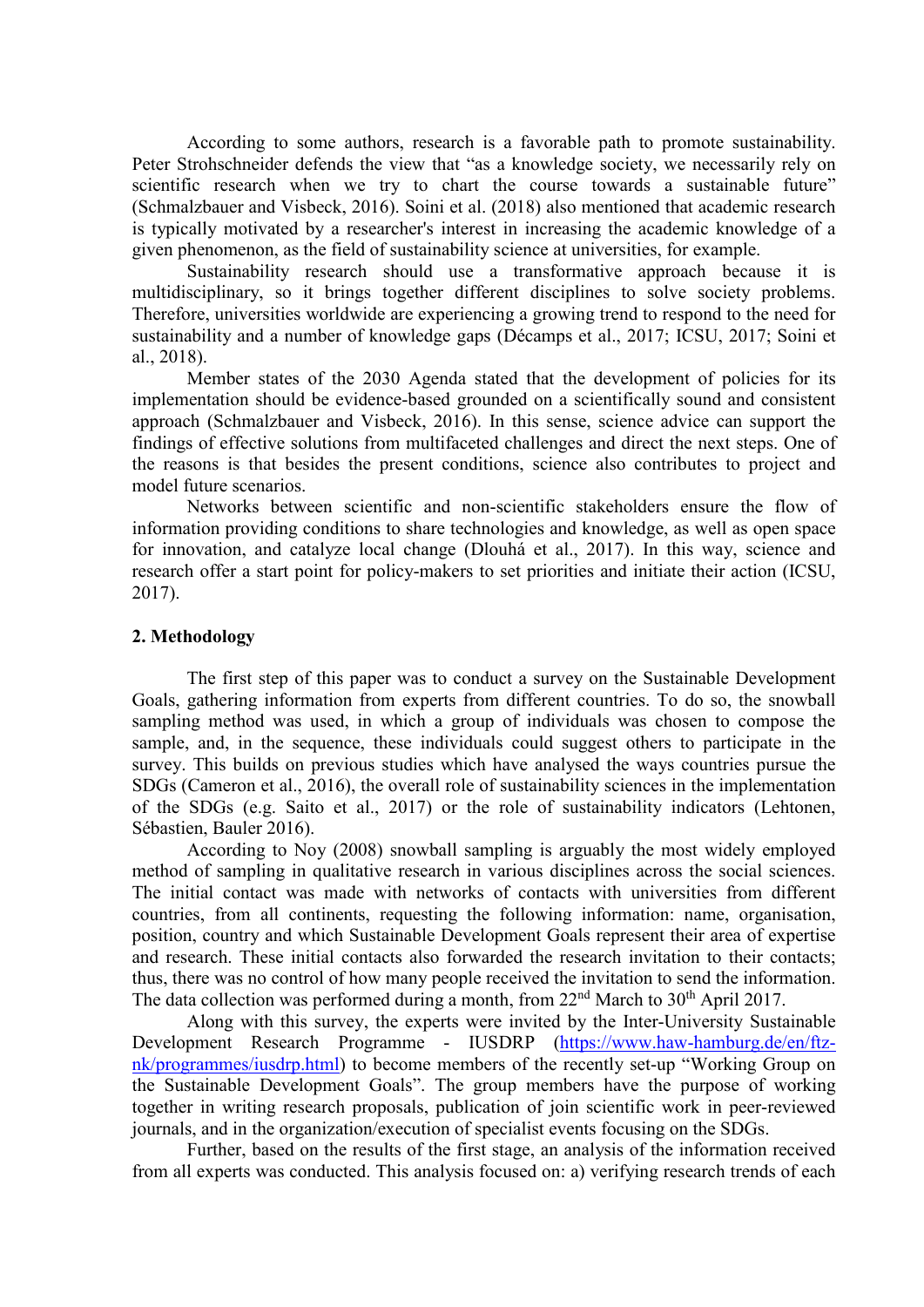studied region by analysing the SDGs pointed out by each group of experts; and b) identifying, globally, the focus of attention and possible gaps when it comes to SDG studies.

After sending the invitation note through e-mail to the research participants, replies were received from 266 experts. Figure 1 shows the geographical distribution and Figure 2 illustrates the percentage according to each region. Out of the 266, 37 experts are from North America, 28 from Latin America/Caribbean, 55 from Africa, 53 from Asia, 87 from Europe and 6 from Oceania.



Figure 1 - Geographical distribution of the experts participating in the research

Figure 2 - Percentage of experts by geographic region



Table 2 shows the classification of experts according to their position in their organisations. Almost half of the respondents are professors, while other groups with considerable number are researchers and private sector representatives and/or foundations focused on sustainable development.

Regarding the SDG indicated by each expert, there was no limit of goals that each one could indicate as their research area. For this reason, the experts could indicate one or more SDGs, according to their experience.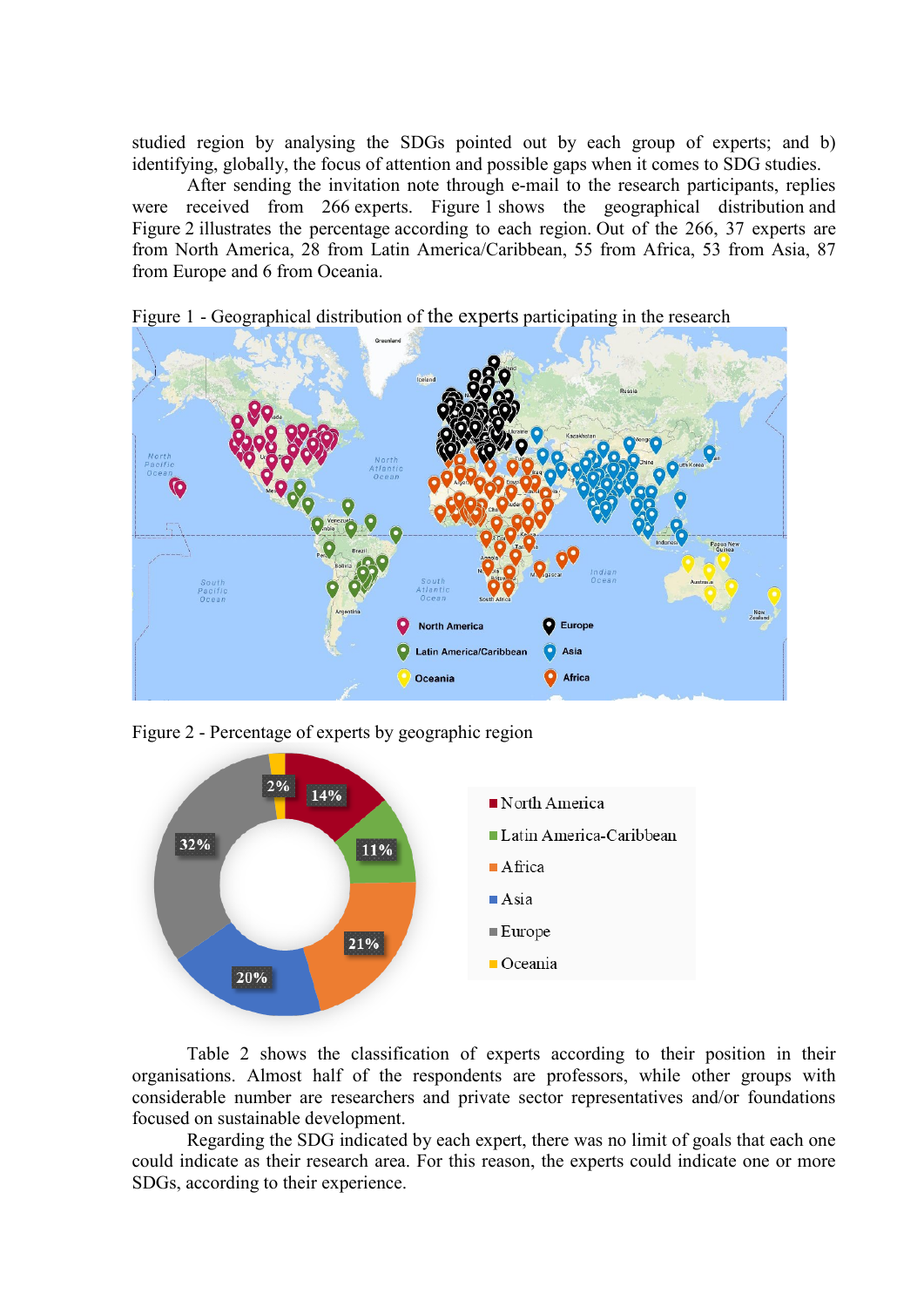| Position                                      | Number of<br>experts | Percentage of<br>experts |
|-----------------------------------------------|----------------------|--------------------------|
| Professor                                     | 128                  | 48 %                     |
| Researcher                                    | 53                   | $20\%$                   |
| Foundation representative /<br>Private sector | 46                   | $17\%$                   |
| Student                                       | 18                   | $7\%$                    |
| University representative                     | 19                   | $7\%$                    |
| NGO representative                            | $\overline{2}$       | $1\%$                    |
| Total                                         | 266                  | $100\%$                  |

Table 2 – Number and percentage of experts according to their position

## **3. Results and Discussion**

The survey results were analyzed in two different approaches: regional and global analysis, as presented in the following sections.

### *3.1 Regional analysis*

Figure 3 allows an in-depth evaluation of SDGs research trends by region. The graphic of each region shows the number of experts who indicated each SDG as their research area and the percentage of experts by SDG, in relation to the total of the region. For example, in North America, according to Figure 3 (a), SDG 4 was chosen by 10 experts, representing approximately 27% of the total of 37 participants in this region.

In North America, it is observed that SDGs 11 and 13 were the most indicated by experts, with 35% and 41% of the total group of participants, respectively. Following come SDGs 15 and 4, with 30% and 27%. Therefore, in this region, the most prominent SDGs, according to the sample of experts, are those referring to *Sustainable Cities and Communities, Climate Action, Life on Land and Quality Education.*

In Latin America/Caribbean (b), the most chosen SDGs were also 11 and 13, with 50% and 39% of specialists, respectively, followed by SDG 4, with 29%. The SDG 14, about *Life Below Water*, received no expression of interest from experts in this region.

In Europe, according to Figure 3(c), the most addressed SDGs are 4, 11, 12 and 13, with 36%, 38%, 39% and 34%, respectively. These SDGs have been indicated by 30 or more experts, and address education, sustainable communities, *Responsible Consumption and Production*, and climate change.

Almost all six experts from Oceania (d) indicated SDG 13 (*Climate Action*), and half indicated SDGs 6 and 11 (*Clean Water and Sanitation* and *Sustainable Communities*). Many SDGs were not indicated as a focus of study by any of the experts, such as those related to poverty, hunger, gender equality, energy and inequality reduction.

In the African region (e), more than half of the specialists indicated SDG 13, further highlighted goals are SDG 1 (*Poverty Eradication*), 2 (*Zero Hunger*), 5 (*Gender Equality*), 6 (*Clean Water and Sanitation*) and 15 (*Life on Earth*), all indicated by more than 15 of the 55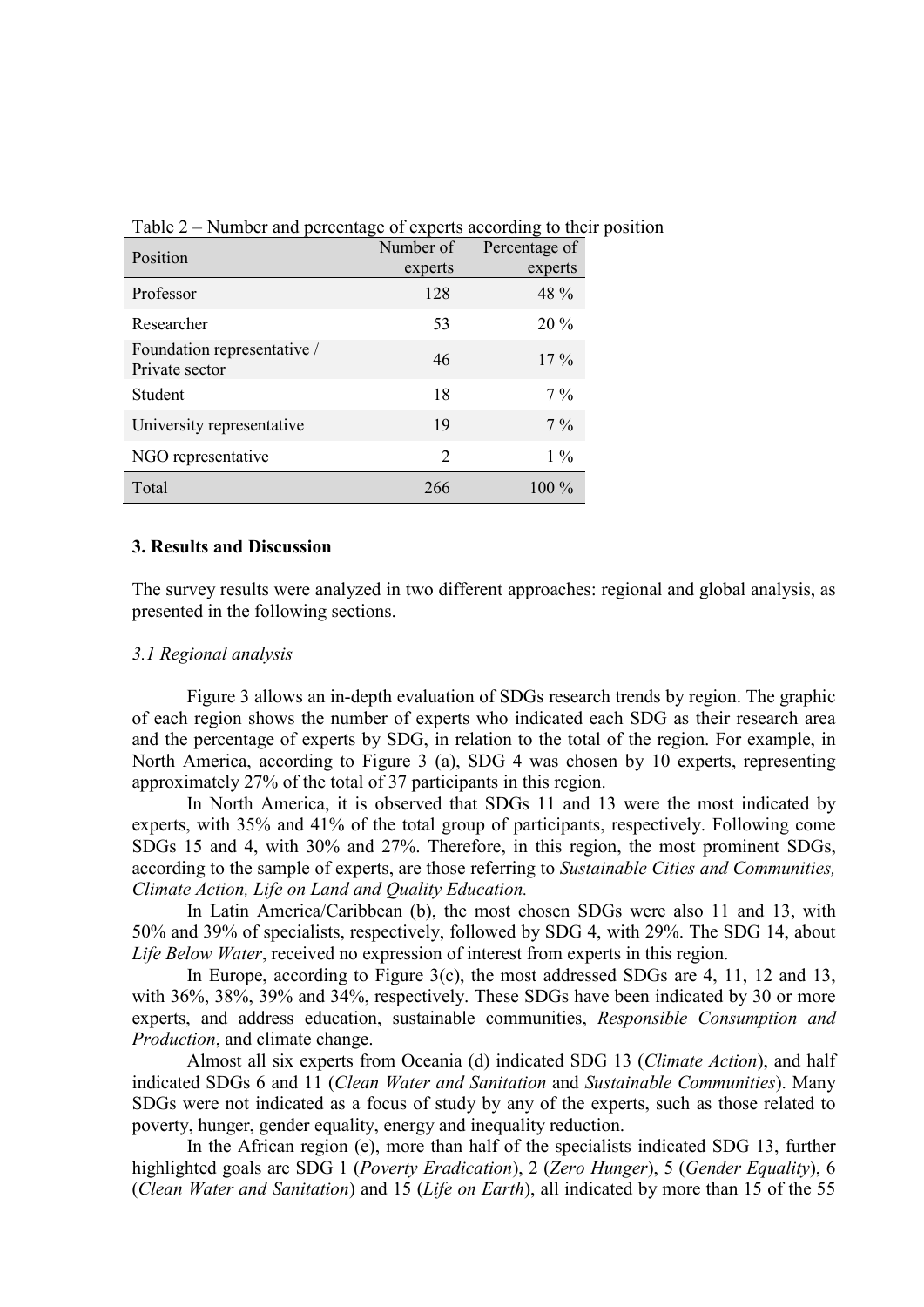experts from Africa. The goal with the lowest frequency of specialists was SDG 9, referring to *Industry, Innovation and Infrastructure*.

Figure 3 - Distribution of the experts according to their geographic region and chosen SDG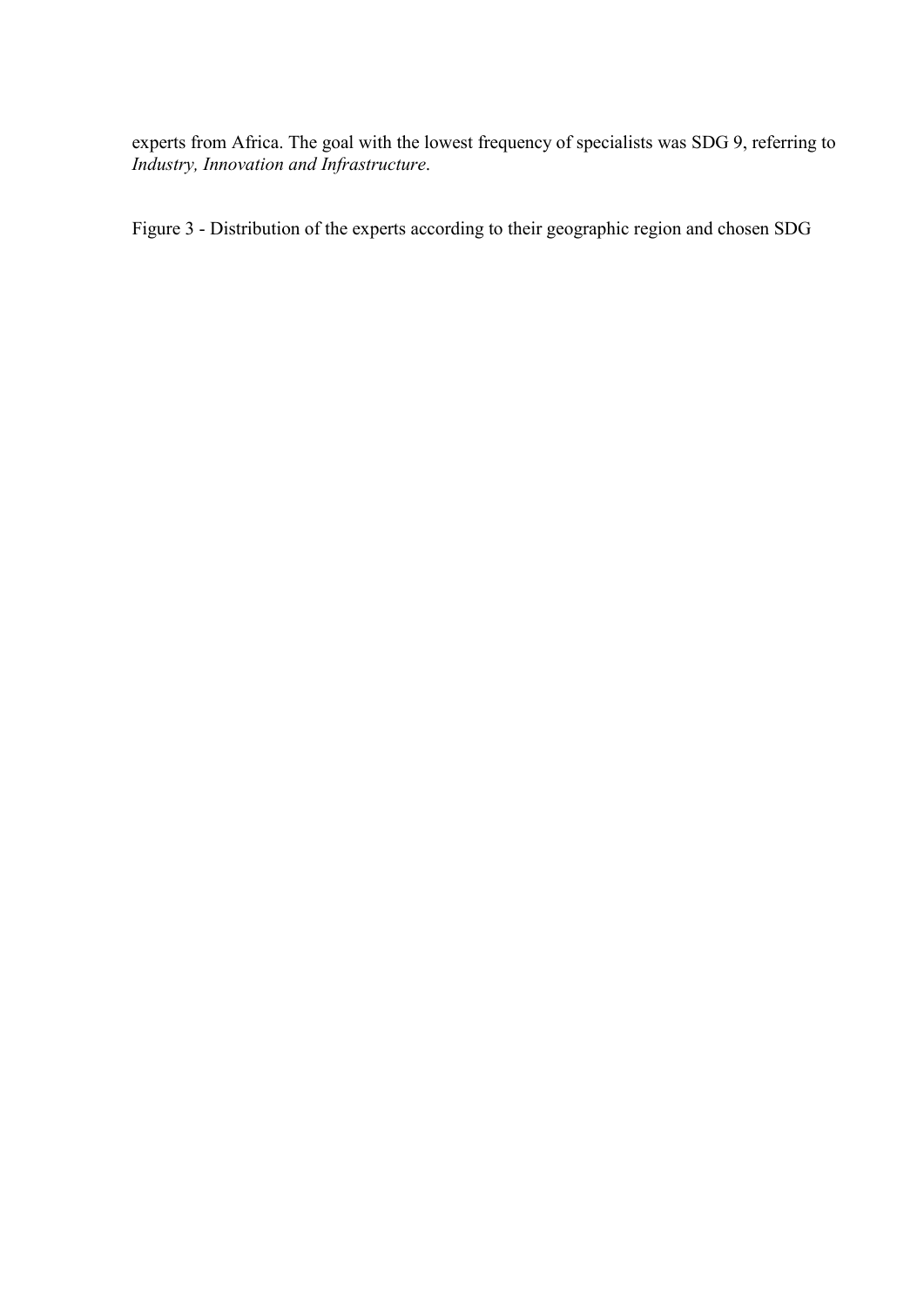







(d) Oceania





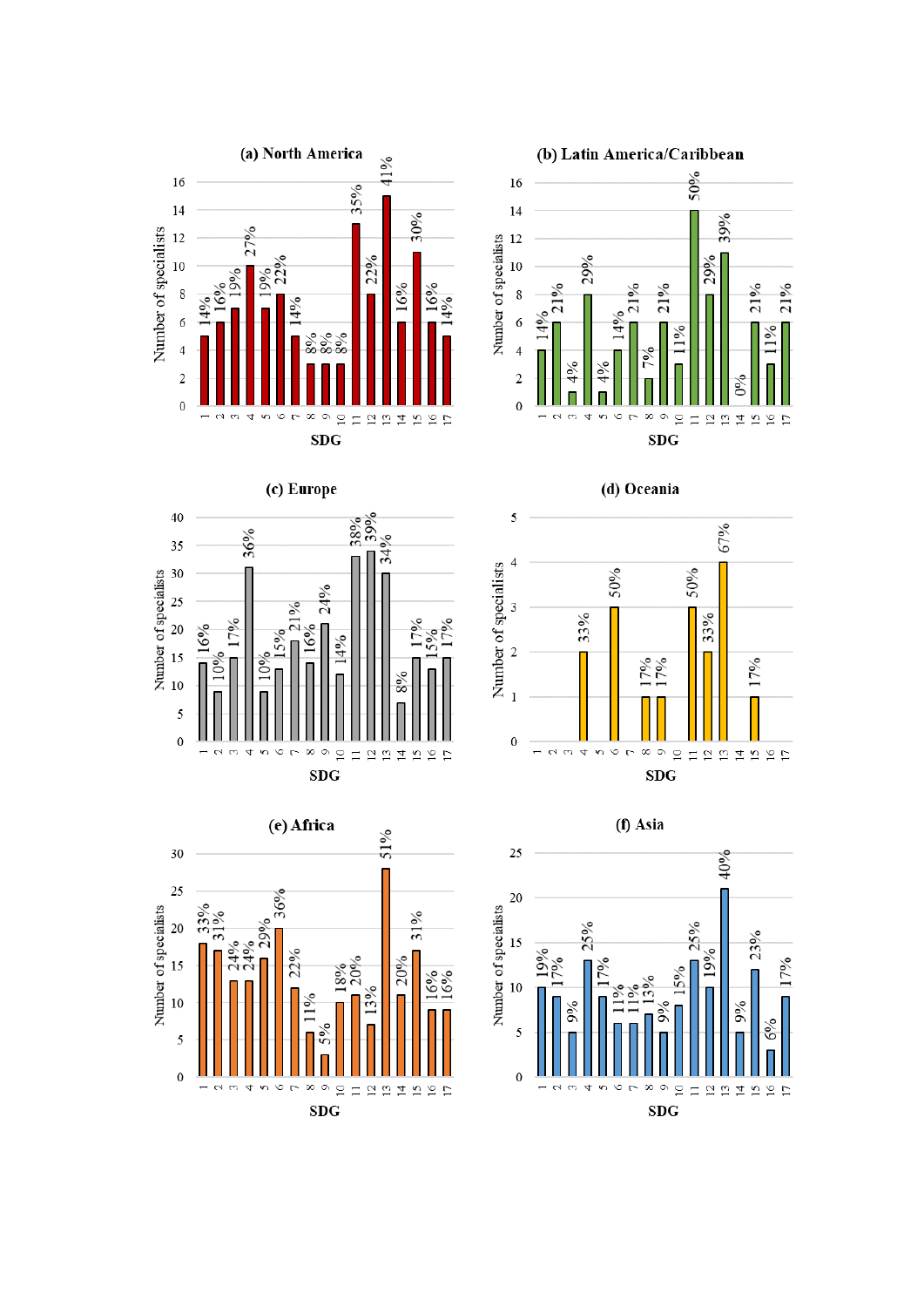Finally, the Asian region (f), in which 40% of the experts chose the SDG 13, followed by SDGs 4, 11 and 15. The less indicated goal was SDG 16, which covers *Peace, Justice and Strong Institutions*.

Comparative analysis suggests Africa as the region with the highest percentage of experts focusing on SDGs 1, 2, 3, 5 and 10, which refer to *No Poverty*, *Zero Hunger*, *Good Health and Well-being*, *Gender Equality* and *Reduced Inequalities*. This behaviour was expected, to a certain extent, since the African region represents a worldwide concern regarding outstanding social issues. According to World Bank (2017), hunger and poverty are the most worrying factors in Africa, aggravated by rural exodus, high rates of population growth, and climate issues involving droughts in the region.

In the SDG Index & Dashboards report, rankings show the status of countries with regards to their compliance to the 2030 Agenda and SDG targets (Sachs et al., 2016). In SDGs indicators 1, 2, 3, 5 and 10, countries with the most critical situation in relation to achieving the targets come from Africa and Asia, which is in line with the results of this research, since these are related to the most worrying situations; it makes sense to be the ones that are currently receiving a greater focus of studies.

On the other hand, Europe stands out by focusing on SGDs 4, 9 and 12, related to *Quality Education*, *Industry*, *Innovation and Infrastructure*, and *Sustainable Consumption and Production*. Although many European countries are prominent in the world education rankings and many also have already met the SDG targets (Sachs et al., 2016; World Bank, 2017), access to quality education is considered essential for development, and therefore is the focus of continuous investment in Europe to maintain the standards observed. Education contributes to sustainable economic growth, enhances stability, and also relates to health, equality, peace and employment opportunities, and the European Parliament has repeatedly called for the continued allocation of its budget for investment in this sector (European Union, 2015).

As with education, SDG 9 also places European countries in good standings in the current rankings, in which the developed countries occupy the top positions; but Europe is still struggling behind countries such as South Korea, Japan and the United States, which is why it is in pursuit of this goal (European Union, 2016).

Regarding SDG 12, Europe has been improving since the year 2000, with an increase in productivity indicators and reduced internal materials consumption and waste generation (Eurostat, 2016). However, the decrease in the consumption of materials is not continuous, and fluctuates according to periods of crisis, and may be more a reflection of these than a transformation in patterns of consumption and production (European Union, 2016).

The SDG 11 is among the priorities of the experts in North America, Latin America/Caribbean and Europe. It seeks to make cities more inclusive, secure, resilient and sustainable, and therefore their approach connects with several other SDGs. Its justification lies in the fact that the urban population has been growing by 2% annually, and cities need to seek and offer innovation and sustainable development, mainly by promoting housing, transportation, quality air, public spaces and green areas (World Bank, 2017).

These topics explain the percentage of experts involved in this area, since surveys can range from urban planning to solid waste management and access to public transport (European Union, 2016; United Nations, 2016), which are thematic with many works and actions developed worldwide but require studies for local applications. The regions that have stood out in this SDG contain most developed countries or, in the case of Latin America/Caribbean, countries that do not face the same serious problems observed in many areas of Africa and Asia. Thus, these regions have a greater chance of investing in SDG 11, which, although important for all countries, may not be considered a priority for many,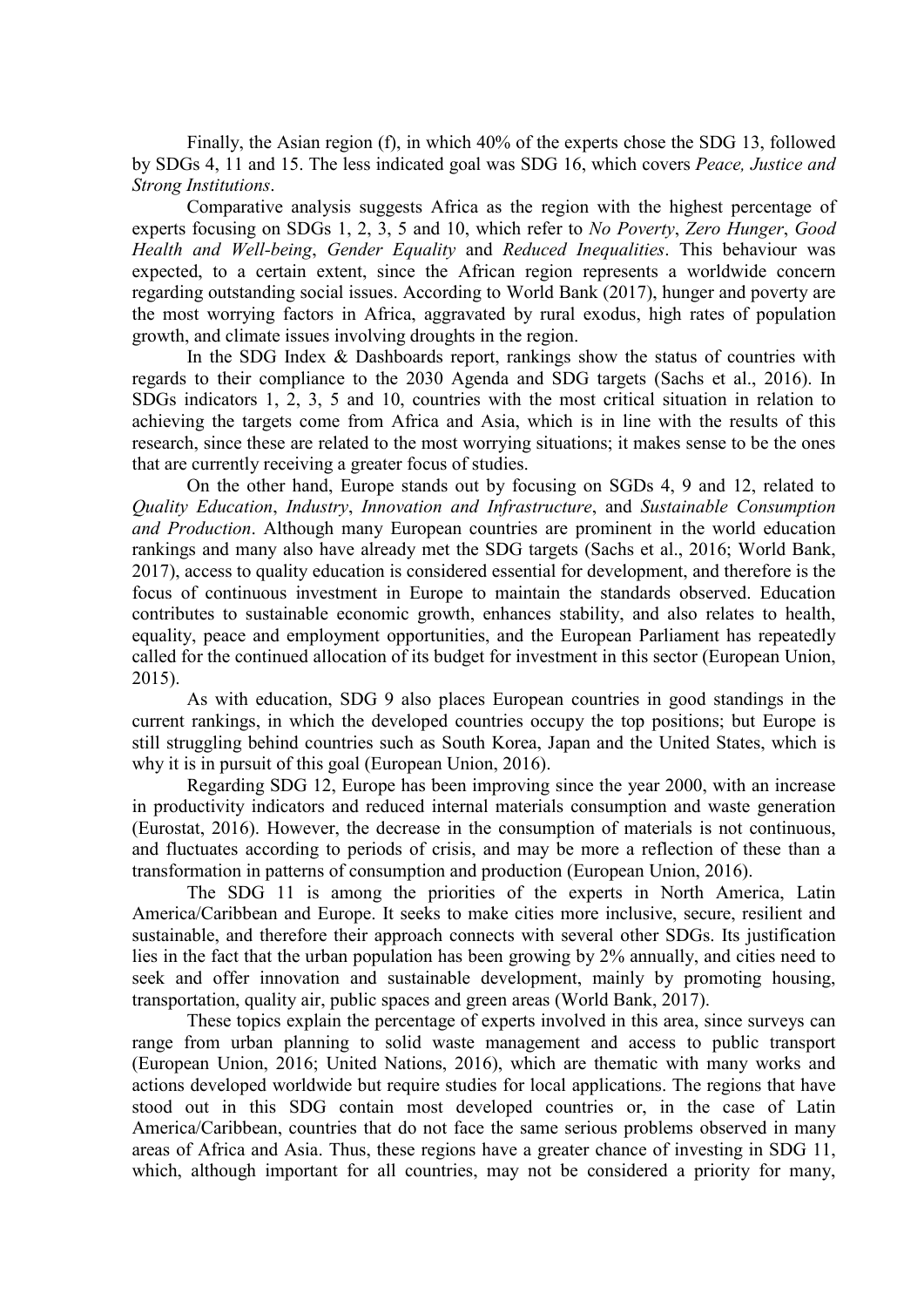especially those that still drastically suffer from other issues such as poverty, hunger and lack of water.

#### *3.2 Global analysis*

This section presents a summary in global perspective (Table 3), the total percentage of experts per SDG (Figure 5) and a final discussion relating the results with literature review.

| Table 3 – SDGs most and least researched globally |  |  |
|---------------------------------------------------|--|--|
|---------------------------------------------------|--|--|

| SDGs most researched $4, 6, 11, 12, 13$ and 15 |                                                              |
|------------------------------------------------|--------------------------------------------------------------|
|                                                | SDGs least researched 1, 2, 3, 5, 7, 8, 9, 10, 14, 16 and 17 |

Figure 5 - Distribution of the total group of experts according to their chosen SDG



In summary, the study identified the fact that SDGs 8 (*Decent work and economic growth*), 14 (*Life below water*) and 16 (*Peace, Justice and Strong Institutions*) are proportionally less popular among the sample of researchers investigated. On the other hand, the most globally highlighted SDGs were 4 (*Quality Education*), 11 (*Sustainable Cities and Communities*) and 13 (*Climate Action*), as shown in Figure 5.

SDG 13 draws attention in all geographic regions and has more research dedicated to it globally. *Climate Action* is indeed an urgent matter and may have different effects depending on the region, but overall the trend is for global effects that can harm both developing and developed countries. This strong preference for SDG 13 is in line with the considerations of Verner et al. (2016), which address climate change as global challenges and priorities, that have been recognised as one of the greatest threats of the  $21<sup>st</sup>$  century, encompassing themes such as energy, sustainable cities, resilient ecosystems, food security, among others.

As climate change already affects countries in all continents, through changes in weather seasons and patterns, extreme events and rising sea levels, SDG 13 addresses issues ranging from risks to agriculture, water supply, food production, ecosystems, to energy security and infrastructure (Chirambo, 2016; Prag, 2017; Reckien et al., 2014; World Bank, 2017), and this justifies the reason for having so many experts studying it in all geographic regions.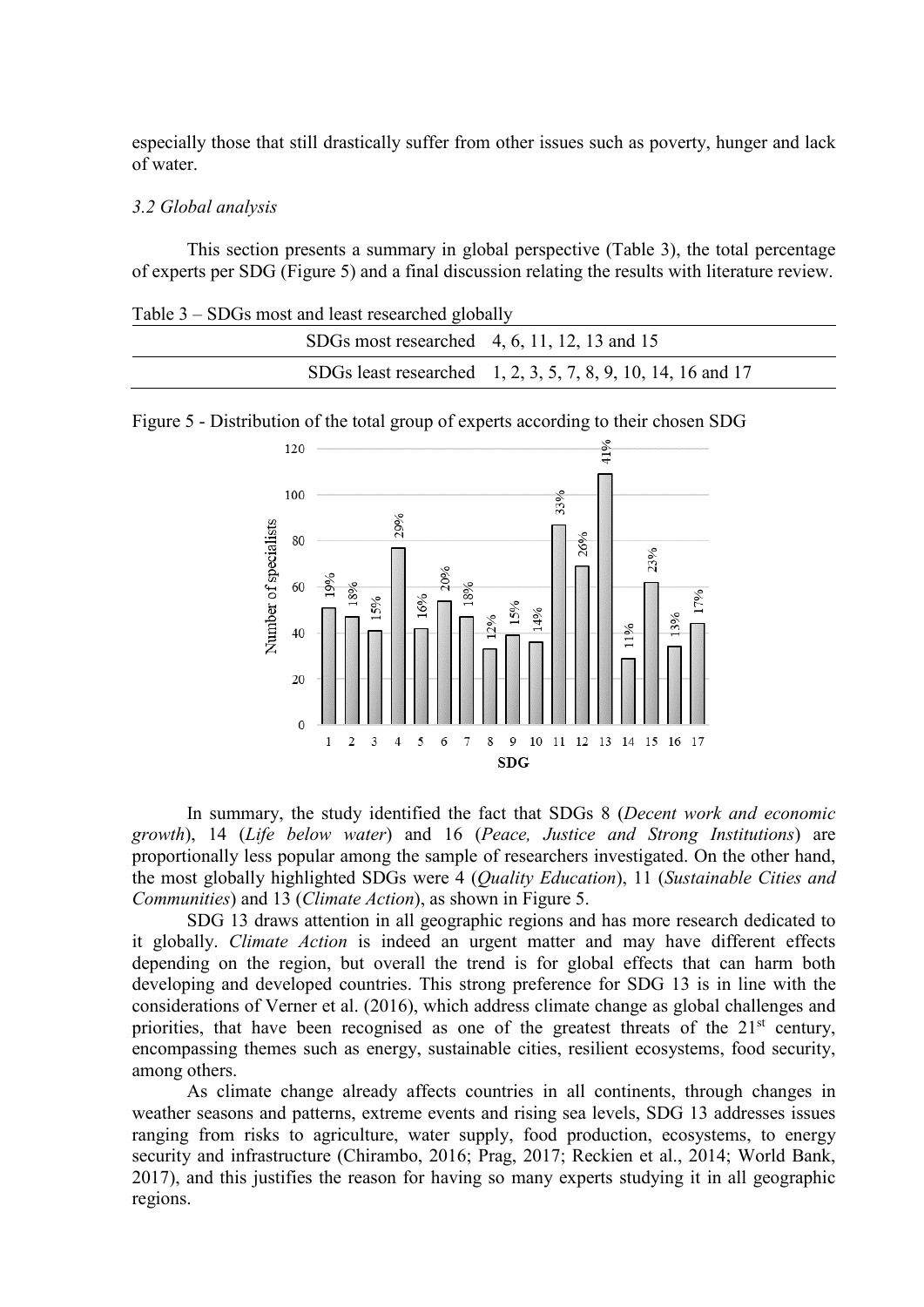Another possible reason for such focus on SDG 13 is the research into alternative ways to contribute to the fight against climate change. The reduction of greenhouse gas emissions is fundamental and is indeed one of the indicators of the Goal, but there is a strong dependence on the economic and industrial issues of each country. For example, the European Union and Russia have reduced their emissions by 23% and 29% since the 1990s, respectively, by reducing energy consumption in several sectors, but other countries such as Australia, New Zealand, Canada, the United States and Japan increased their emissions in the same period (European Union, 2016).

Table 4 presents the final contribution of this study, by relating SDGs with great and less focus according to the research sample to the ones considered more challenging according to the literature review. That analysis highlights both the greater and lesser researched SDGs reflecting the challenging areas in each region. The ideal situation is one with the main challenges of each region being the SDGs with more researchers (SDG icon outlined being also green filled). On the contrary, outlined SDG icons with red fill represent negative situations, since they are challenging SDGs, but are not receiving much attention according to the sample researched.

The information presented in this paper contributes to the definition of possible gaps in SDGs research and identifies areas which could receive more attention in order to help meet the targets. Research is known as a tool to potentialize technological innovation, develop economy, promote social solutions and control environmental impacts, therefore highlighting the importance of knowing gaps and strengths.

As stated by other authors, how each country will implement the goals depends on political preferences, context-specific challenges and their own circumstances (Alleyne et al., 2015; Horn and Grugel, 2018). However, these identified gaps help understand how regions (and countries) should be involved with the SDGs and work towards progress, and especially how research could help in this sense.

According to Leal Filho et al. (2018c) and Caiado et al. (2018), research is among the pathways that lead to tangible results in meeting the goals in the medium and long term and it can help (especially) developing countries to overcome barriers seen in the transition to sustainability. Therefore, connecting research to challenging issues of each region can represent a starting point for putting actions into practice.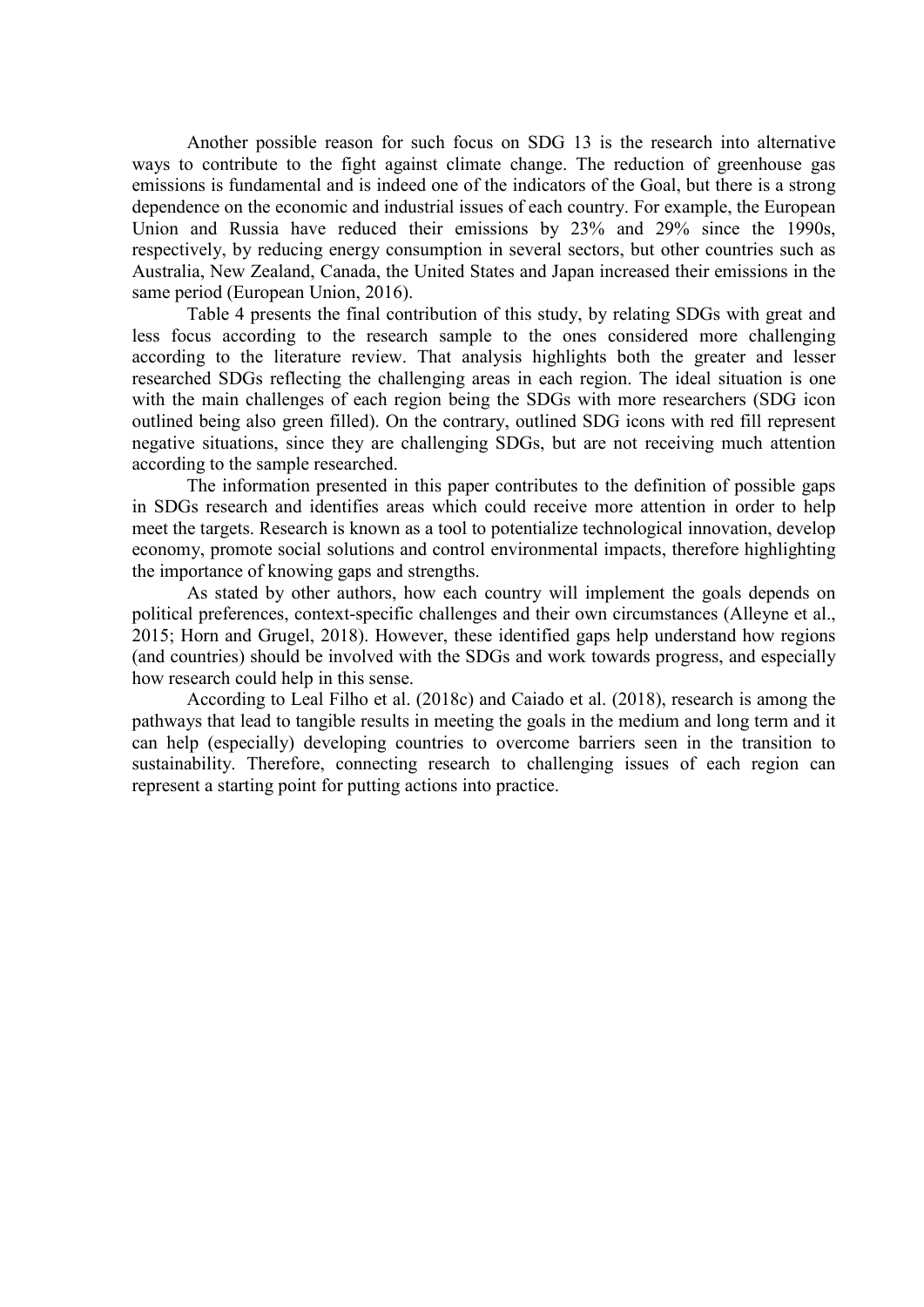|                                              | North<br>America | Latin America<br>Caribbean | Europe         | Oceania       | Africa  | Asia        |
|----------------------------------------------|------------------|----------------------------|----------------|---------------|---------|-------------|
| 1 No Poverty                                 | ÑŶŶſ             | Ñ.ÀŶï                      | <b>İnfirit</b> | <b>Arff</b> i |         | <b>Arti</b> |
| 2 Zero Hunger                                |                  |                            |                |               |         |             |
| 3 Good Health and Well-<br>being             |                  |                            |                |               |         |             |
| 4 Quality Education                          |                  |                            |                |               |         |             |
| 5 Gender Equality                            |                  |                            |                |               |         |             |
| 6 Clean Water and Sanitation                 | ۵                | ۵                          | ۵              |               |         | ۵           |
| 7 Affordable and Clean<br>Energy             | Ö                | FÇ.                        | Ò              | <u>-O</u>     | $\circ$ | <u>io</u>   |
| 8 Decent Work and<br>Economic Growth         |                  |                            |                |               |         |             |
| 9 Industry, Innovation and<br>Infrastructure |                  |                            |                |               |         |             |
| 10 Reduced Inequalities                      |                  |                            |                |               |         |             |
| 11 Sustainable Cities and<br>Communities     | <b>Sept.</b>     | <b>A∰∰⊟</b>                | <b>Alla</b>    | $\mathbf{A}$  |         |             |
| 12 Responsible Consumption<br>and Production |                  |                            |                |               |         |             |
| 13 Climate Action                            |                  |                            |                |               |         |             |
| 14 Life below Water                          |                  |                            |                |               |         |             |
| 15 Life on Land                              |                  |                            |                |               |         |             |
| 16 Peace, Justice and Strong<br>Institutions |                  |                            |                |               |         |             |
| 17 Partnerships for the Goals                |                  |                            |                |               |         |             |

Table 4 – Relation between researched SDGs and the most challenges in each region

SDGs with great focus according to the research sample SDGs with less focus according to the research sample More challenging SDGs according to the literature review

 $\bigcap$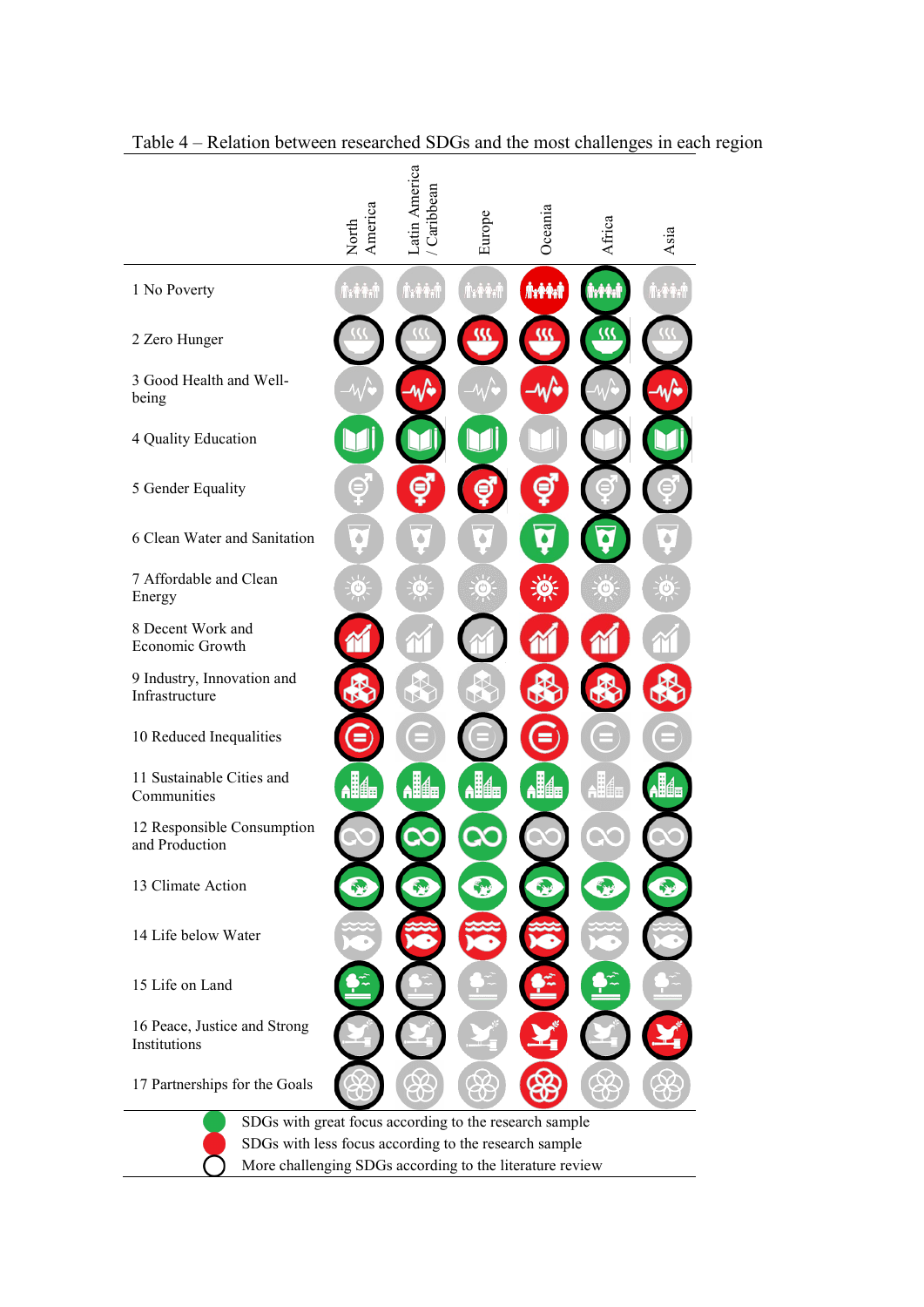#### **4. Conclusions**

The SDGs offer a more detailed and realistic outlook of the broad and complex challenges that face the world in comparison to the MDGs. This might be one of the reasons they need to get more attention and more resources. It does not suffice to only define sustainability indicators (Lawn 2006), there is a need to identify ways to implement them.

This research has identified the fact that many SDGs are being addressed by experts around the world according to their experience and research area, pointing out emerging issues between these SDGs and the main local issues and challenges in each region.

The sampling for this research resulted in 266 participating experts from North America, Latin America/Caribbean, Africa, Asia, Europe and Oceania, with a large majority occupying the position of professor or researcher in their organizations. Whereas the rather small sample is a limitation and does not allow the results to be considered fully representative, the responses are robust enough to suggest that the sampled experts expressed a general preference for Goals 4, 11 and 13. Having said that, some specific trends were also observed, that is, some specific areas were given attention in specific regions. For instance, Africa stands out in the SDGs related to fighting hunger, poverty, reduction of inequalities, and improvement of water access and sanitation, which are themes recognized as challenges for this region. Europe, a region with countries that excel in economic and social development, presented a greater focus on SDG related to education, industry, innovation and infrastructure and sustainable consumption and production. In this case the approach to these goals may indicate the highest priorities of the European region, which already has good results in several goals of 2030Agenda, but which has a profile of investing in education and innovations to contribute to the general situation observed.

Climate Change, the focus of SDG 13, is highly researched in all geographic regions, which is justified by its global relevance, as well as its transdisciplinary approach, which can involve education and infrastructure, to water quality issues, food and agriculture and energy. Based on the sample used and approach given, it can be said that there is a relation between the local problems or challenges observed in some regions and the main areas of interest of the researched experts.

#### *4.1 Implications for theory and practice*

Nonetheless, the data gathered offers useful insights into the ways the SDGs are seen and perceived across an international audience. This knowledge is very useful in developing theory related to connections between challenges of each region, besides its gaps and strengths. It also allows a better understanding about the difficulties and potentials in pursuing and implementing the SDGs, especially among developing nations, where the need to implement them in practice is particularly acute. Further research is needed in various areas, for instance:

- a) Studies on the implementation of specific SDGs in the geographical regions;
- b) Comparative analyses of the problems hindering progresses in respect of the implementation of the SDGs
- c) Research on the resources countries are making available vis-à-vis the implementation of the SDGs;

Finally, there is a need for a greater involvement of the academic community in respect of providing technical support to the implementation of the SDGs. In this context, the World Sustainable Development Research and Transfer Centre at the Hamburg University of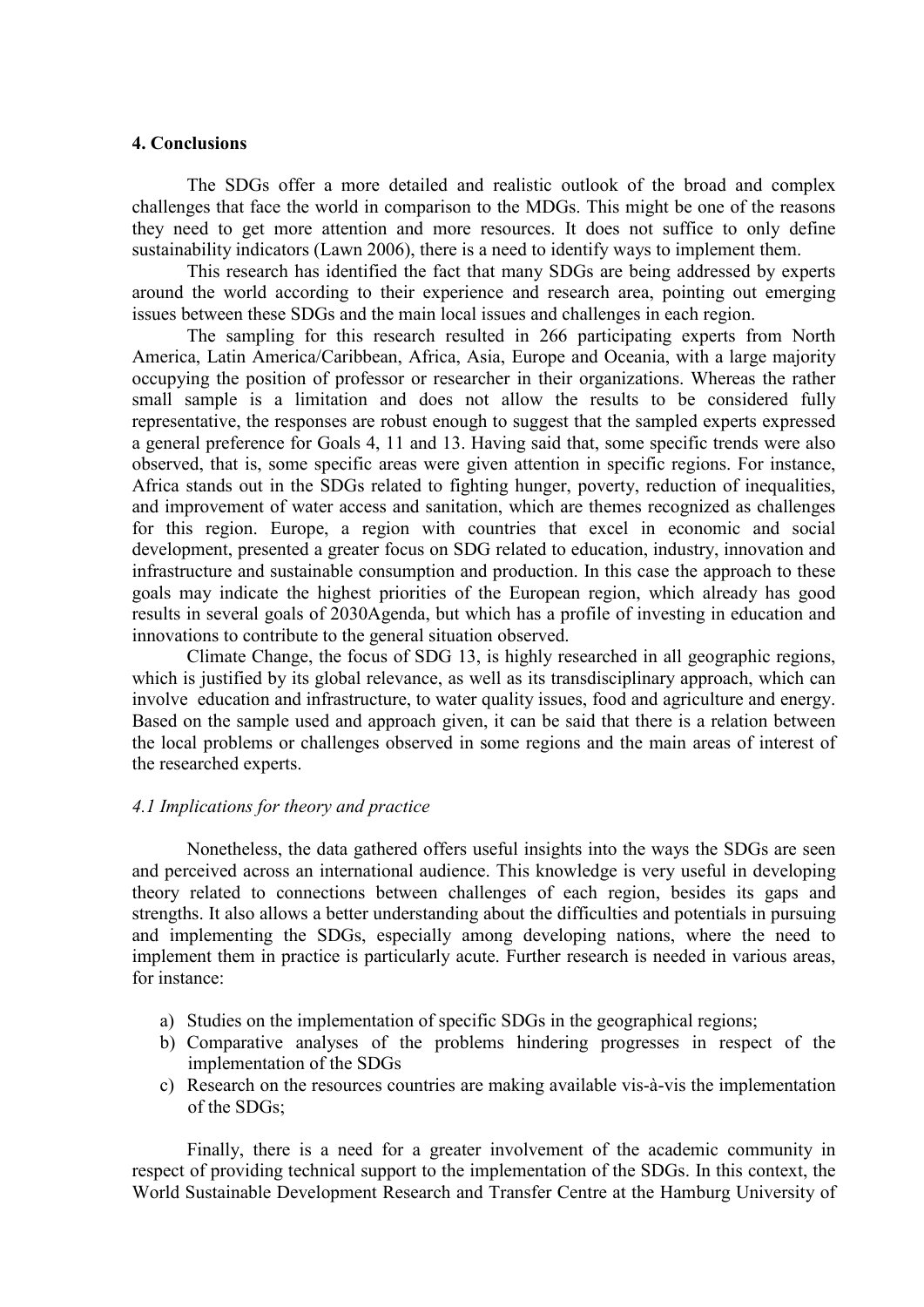Applied Sciences in Germany is currently working on the production of the Encyclopedia of the Sustainable Development Goals, which will gather knowledge and information which will assist in the implementation of the SDGs in their widest sense.

## **References**

Alleyne, G., Beaglehole, R., Bonita, R., 2015. Quantifying targets for the SDG health goal. Lancet. 385, 208-209.

Annan-Diab, F., Molinari, C., 2017. Interdisciplinarity: Practical approach to advancing education for sustainability and for the Sustainable Development Goals. Int. J. Manag. Educ. 15 (2), 73-83.

Bebbington, J., Unerman, J., 2018. Achieving the United Nations Sustainable Development Goals: an enabling role for accounting research. Account. Audit. Account. J. 31 (1), 2-24.

BCCIC, 2017. Where Canada Stands: A Sustainable Development Goals Progress Report. The British Columbia Council for International Cooperation, Vancouver, 94p.

Caiado, R.G.G., Leal Filho, W., Quelhas, O.L.G., de Mattos Nascimento, D.L., Ávila, L.V., 2018. A Literature-Based Review on Potentials and Constraints in the Implementation of the Sustainable Development Goals. J. Clean. Prod . 198, 1276-1288.

Cameron, A., Metternicht, G., Wiedmann, T., 2016. National pathways to the Sustainable Development Goals (SDGs): A comparative review of scenario modelling tools. Environ. Sci. Policy . 66, 199-207.

Chirambo, D., 2016. Moving past the rhetoric: Policy considerations that can make Sino-African relations to improve Africa's climate change resilience and the attainment of the sustainable development goals. Adv. Clim. Change Res. 7 (4), 253-263.

Décamps, A., Barbat, G., Carteron, J.C., Hands, V., Parkes, C., 2017. Sulitest: A collaborative initiative to support and assess sustainability literacy in higher education. Int. J. Manag. Educ. 15 (2), 138-152.

Dlouhá, J., Henderson, L., Kapitulcinová, D., Mader, C., 2017. Sustainability-oriented higher education networks: Characteristics and achievements in the context of the UN DESD. J. Clean. Prod. 112 (4), 3464-3478.

Dlouhá, J., Pospíšilová, M., 2018. Education for Sustainable Development Goals in public debate: The importance of participatory research in reflecting and supporting the consultation process in developing a vision for Czech education. J. Clean. Prod. 172, 4314-4327.

European Union, 2015. Access to quality education is essential for development. https://europa.eu/eyd2015/en/eu-european-parliament/posts/access-quality-educationessential-development (Accessed 10 June 2017).

European Union, 2016. Sustainable development in the European Union: a Statistical Glance from the viewpoint of the UN Sustainable Development Goals. http://ec.europa.eu/eurostat/ documents/3217494/7745644/KS-02-16-996-EN-N.pdf (Accessed 1 July 2017).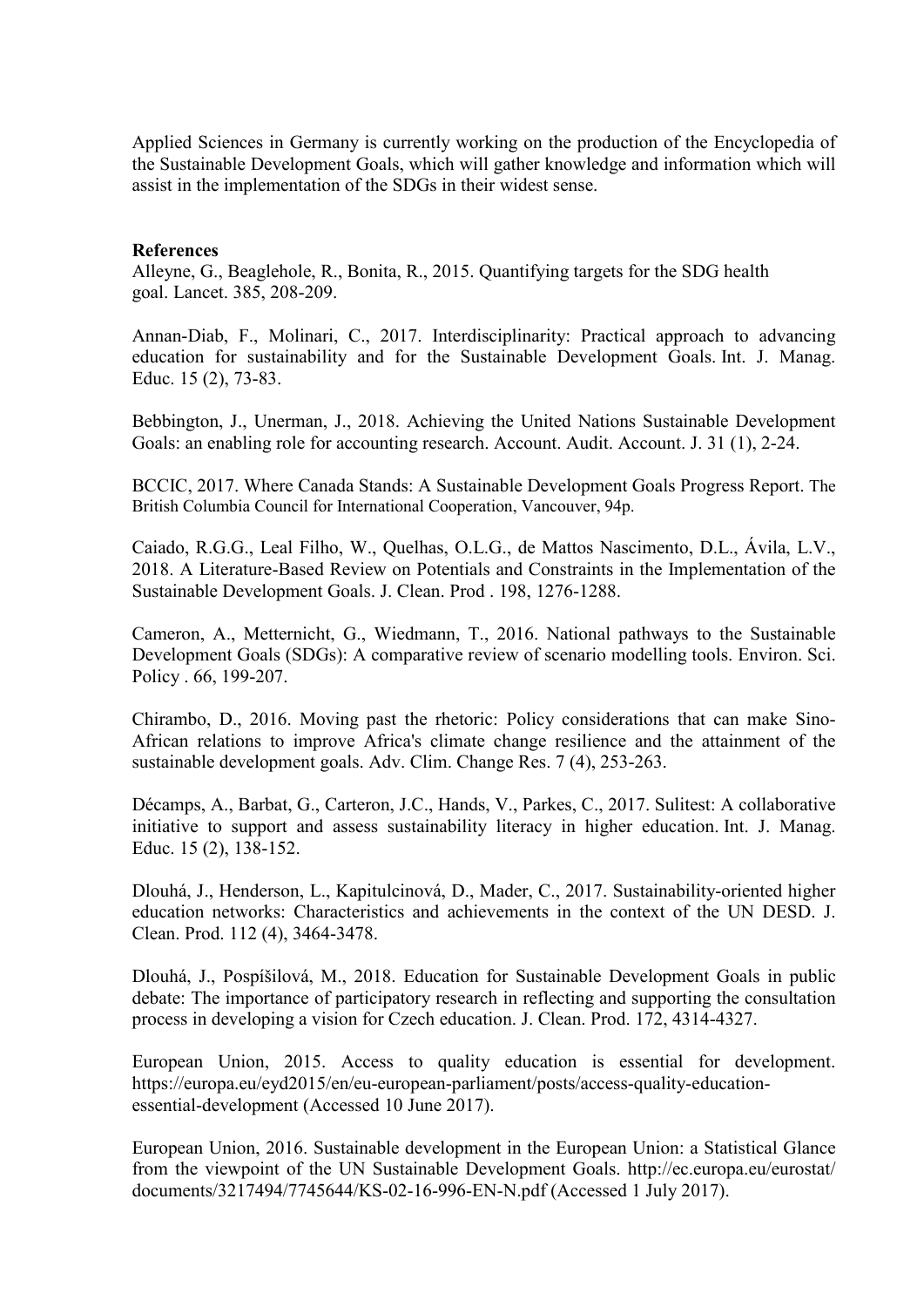European Union, 2017. Sustainable development in the European Union: monitoring report on progress towards the SDGs in an EU Context. http://ec.europa.eu/ eurostat/documents/3217494/8461633/KS-04-17-780-EN-N.pdf/f7694981-6190-46fb-99d6-d 092ce04083f (Accessed 1 February 2017).

Eurostat, 2016. Key Findings from a SDG Viewpoint. http://ec.europa.eu/eurostat/ web/sdi/key-findings-from-an-sdg-viewpoint (Accessed 10 November 2017).

Galli, A., Đurović, G., Hanscom, L., Knežević, J., 2018. Think globally, act locally: Implementing the sustainable development goals in Montenegro. Environ. Sci. Policy. 84, 159-169.

Hák, T., Janoušková, S., Moldan, B., 2016. Sustainable Development Goals: A need for relevant indicators. Ecol. Indic. 60, 565-573.

Horn, P., Grugel, J., 2018. The SDGs in middle-income countries: Setting or serving domestic development agendas? Evidence from Ecuador. World Dev. 109, 73-84.

ICSU, 2017. A Guide to SDG Interactions: from Science to Implementation. International Council for Science (ICSU), Paris. https://www.icsu.org/cms/2017/05/SDGs-Guide-to-Interactions.pdf (Accessed 20 March 2018).

International Monetary Fund, 2017. IMF Data Mapper – Datasets, World Economic Outlook. http://www.imf.org/external/datamapper/datasets (Accessed 20 August 2018).

Lawn, P.S. (Ed.), 2006. Sustainable Development Indicators in Ecological Economics. Edward Elgar Publishing, Cheltenham.

Leal Filho, W., Azeiteiro, U., Alves, F., Pace, P., Mifsud, M., Brandli, L., Caeiro, S.S., Disterheft, A., 2018a. Reinvigorating the sustainable development research agenda: the role of the sustainable development goals (SDG). Int. J. Sustain. Dev. World Ecol. 25 (2), 131-142.

Leal Filho, W., Brandli, L., Becker, D., Skanavis, C., Kounani, A., Sardif, C., Papaioannidou, D., Azeiteiro, U., de Sousa, L., Raath, S., Pretorius, R., Vargas, V.R., Shiel, C., Trencher, G., Marans, R., 2018b. Sustainable Development Policies as Indicators and Pre-Conditions for Sustainability Efforts at Universities: fact or fiction? Int. J. Sustain. High. Educ. 19 (2), 85- 113.

Leal Filho, W., Tripathi, S.K., Andrade Guerra, J.B.S.O.D., Giné-Garriga, R., Orlovic Lovren, V., Willats, J., 2018c. Using the sustainable development goals towards a better understanding of sustainability challenges. Int. J. Sustain. Dev. World Ecol. 1-12.

Lehtonen, M., Sébastien, L., Bauler, T., 2016. The multiple roles of sustainability indicators in informational governance: between intended use and unanticipated influence. Curr. Opin. Environ. Sustain. 18, 1-9.

McArthur, J.W., Rasmussen, K., 2018. Change of pace: Accelerations and advances during the Millennium Development Goal era. World Dev. 105, 132-143.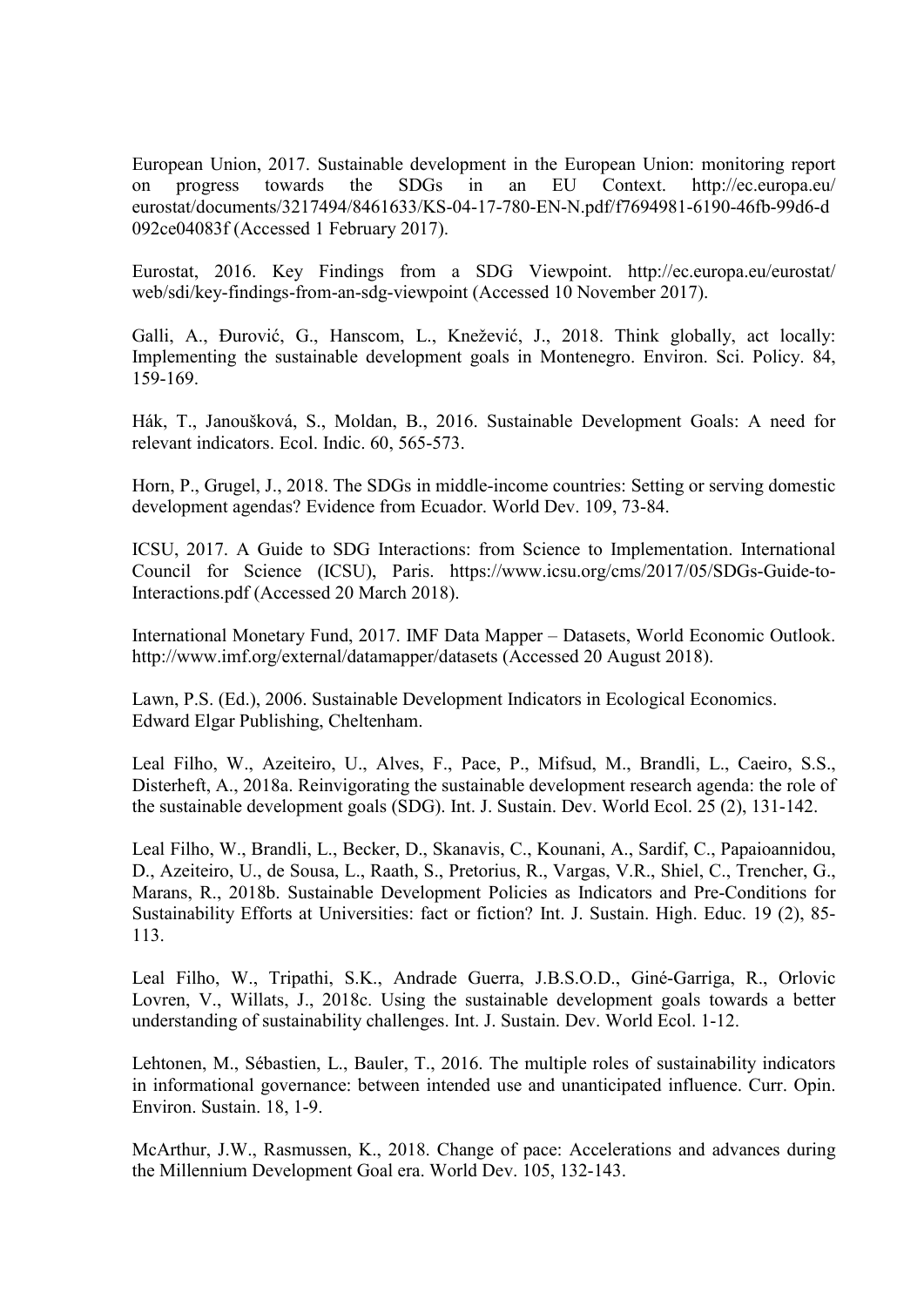Muff, K., Kapalka, A., Dyllick, T., 2017. The Gap Frame-Translating the SDGs into relevant national grand challenges for strategic business opportunities. Int. J. Manag. Educ. 15 (2), 363-383.

Nicolai, S., Hoy, C., Bhatkal, T., Aedy, T., 2016a. Projecting progress: The SDGs in sub-Saharan Africa. Overseas Development Institute, London. https://www.odi.org/sites /odi.org.uk/files/ resource-documents/10486.pdf (Accessed 27 March 2018).

Nicolai, S., Bhatkal, T., Hoy, C., Aedy, T., 2016b. Projecting progress: The SDGs in Asia and the Pacific. Overseas Development Institute, London. https://www.odi.org/sites/ odi.org.uk/files/ resource-documents/10592.pdf (Accessed 27 March 2018).

Nicolai, S., Bhatkal, T., Hoy, C., Aedy, T., 2016c. Projecting progress: the SDGs in Latin America and the Caribbean. Overseas Development Institute, London. https://www.odi.org/sites/odi.org.uk/files/resource-documents/11376.pdf (Accessed 27 March 2018).

Noy, C., 2008. Sampling Knowledge: The Hermeneutics of Snowball Sampling in Qualitative Research. Int. J. Soc. Res. Methodol. 11 (4), 327-344.

OECD, 2017. Measuring Distance to the SDG Targets. An assessment of where OECD countries stand. http://www.oecd.org/sdd/OECD-Measuring-Distance-to-SDG-Targets.pdf (Accessed 4 April 2018).

OECD, 2018. Better Life Index. http://www.oecdbetterlifeindex.org/#/55145515455 (Accessed 4 April 2018).

Orzes, G., Moretto, A.M., Ebrahimpour, M., Sartor, M., Moro, M., Rossi, M., 2018. United Nations Global Compact: Literature review and theory-based research agenda. J. Clean. Prod. 177, 633-654.

Prag, A., 2017. Trade and SDG 13 – Action on Climate Change. ADBI Working Paper 735. Asian Development Bank Institute, Tokyo. https://www.adb.org/publications/tradeand-sdg-13-action-climate-change (Accessed 28 November 2017).

Reckien, D., Flacke, J., Dawson, R.J., Heidrich, O., Olazabal, M., Foley, A., Hamann, J.J-P., Orru, H., Salvia, M., Hurtado, S.G., Geneletti, D., Pietrapertosa, F., 2014. Climate change response in Europe: what's the reality - Analysis of adaptation and mitigation plans from 200 urban areas in 11 countries. Clim. Change. 122, 331-340.

RobecoSAM, 2018. Country Sustainability Ranking. http://www.robecosam.com/en/ sustainability-insights/about-sustainability/country-sustainability-ranking/index.jsp (Accessed 4 April 2018).

Sachs, J., Schmidt-Traub, G., Kroll, C., Durand-Delacre, D., Teksoz, K., 2016. SDG Index and dashboards - Global Report 2016. Bertelsmann Stiftung and Sustainable Development Solutions Network (SDSN), New York. http://www.sdgindex.org (Accessed 20 November 2017).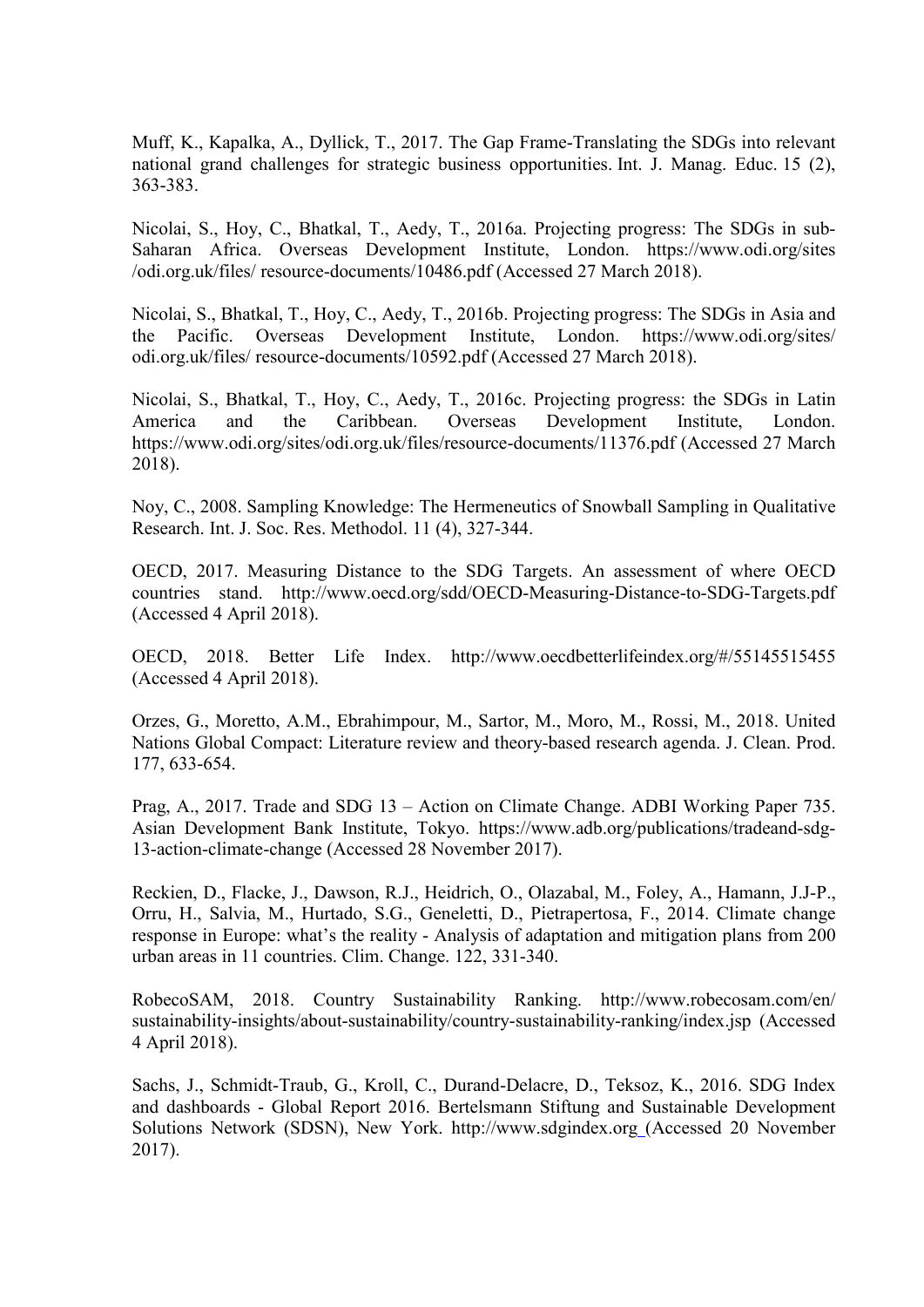Sachs, J., Schmidt-Traub, G., Kroll, C., Durand-Delacre, D., Teksoz, K., 2017. SDG Index and Dashboards Report 2017. Bertelsmann Stiftung and Sustainable Development Solutions Network (SDSN), New York. http://www.sdgindex.org/assets/files/2017/2017-SDG-Indexand-Dashboards-Report--full.pdf (Accessed 10 March 2018).

Saito, O., Shunsuke, M., Norichika, K., Kauffman, J., Takeuchi, K., 2017. Sustainability science and implementing the sustainable development goals. Sustain. Sci. 12 (6), 907–910.

Schmalzbauer B., Visbeck M., 2016. The contribution of science in implementing the Sustainable Development Goals. German Committee Future Earth, Stuttgart/Kiel. http://futureearth.org/sites/default/files/2016 report contribution science sdgs.pdf (Accessed 2 December 2017).

Soini, K., Jurgilevich, A., Pietikäinen, J., Korhonen-Kurki, K., 2018. Universities responding to the call for sustainability: A typology of sustainability centres. J. Clean. Prod. 170, 1423- 1432.

Storey, M., Killian, S., O'Regan, P., 2017. Responsible management education: Mapping the field in the context of the SDGs. Int. J. Manag. Educ. 15 (2), 93-103.

Suddaby, R., 2014. Editor's comments: Why theory? Acad. Manag. Rev. 39, 407-411.

Sustainable Development Solutions Network, 2015. Indicators and a Monitoring Framework for the Sustainable Development Goals: Launching a data revolution for the SDGs. http://unsdsn.org/resources/publications/indicators/ (Accessed 30 March 2018).

UNESCO, 2017. Scientific Advisory Board of the UN Secretary-General. https://en.unesco.org/un-sab/content/scientific-advisory-board (Accessed 8 November 2017).

United Nations, 2016. The Sustainable Development Goals Report 2016. http://www.un.org.lb/Library/Assets/The-Sustainable-Development-Goals-Report-2016- Global.pdf (Accessed 20 June 2016).

United Nations, 2017a. Statistical Commission. Report on the forty-eighth session. https://unstats.un.org/unsd/statcom/48th-session/documents/Report-on-the-48th-Session-ofthe-Statistical-Commission-E.pdf (Accessed 6 April 2018).

United Nations, 2017b. The Sustainable Development Goals Report 2017. https://unstats.un. org/sdgs/files/report/2017/TheSustainableDevelopmentGoalsReport2017.pdf (Accessed 5 April 2018).

United Nations, 2018. About Major Groups and other stakeholders. https://sustainabledevelopment.un.org/aboutmajorgroups.html (Accessed 10 January 2018).

Verner, G. Schütte, S., Knop, J., Sankoh, O., Sauerborn, R., 2016. Health in climate change research from 1990 to 2014: positive trend, but still underperforming. Glob. Health Action. 9, 30723.